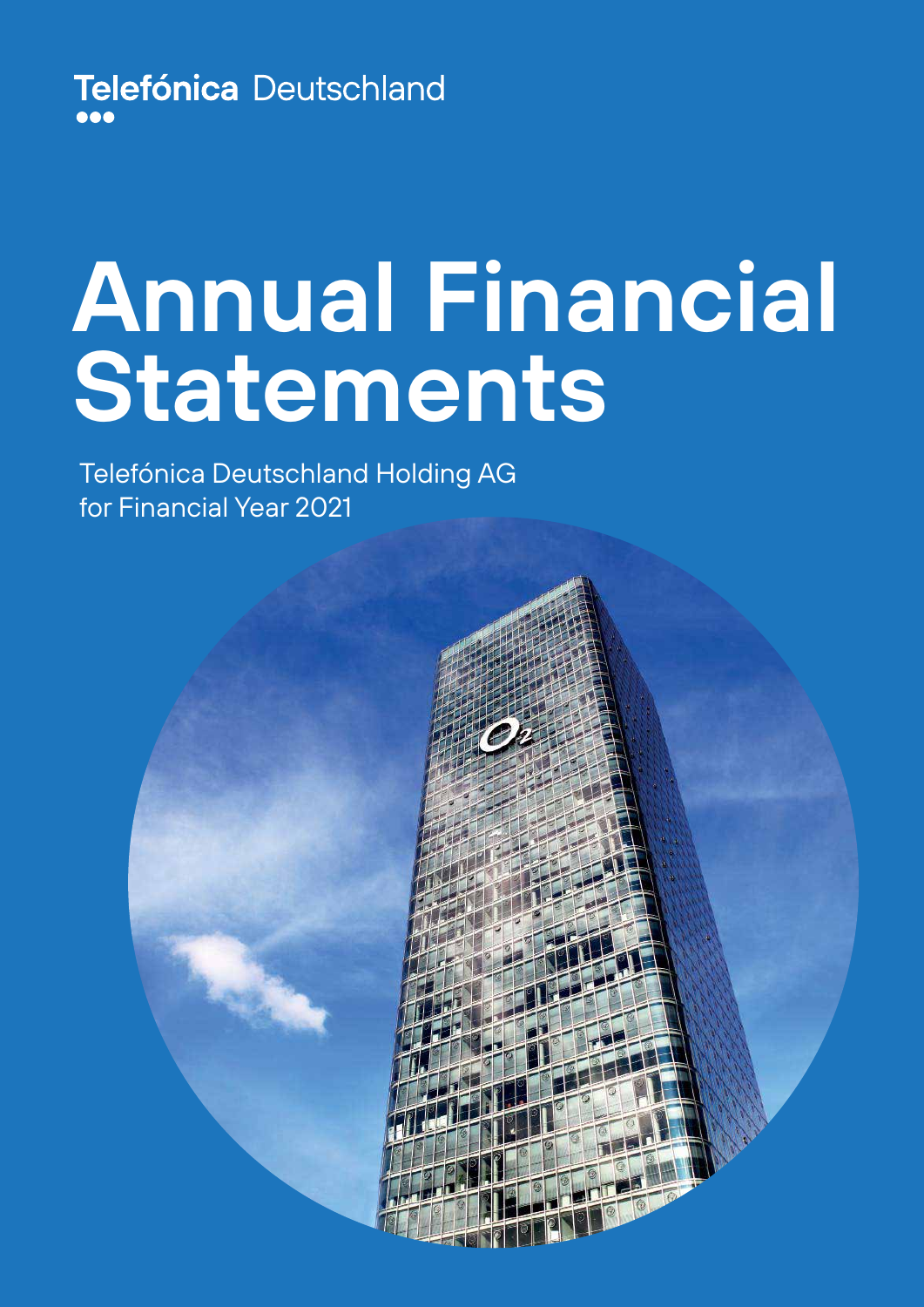# **Contents**

- **02 Reference to the Combined Management Report of Telefónica Deutschland Holding AG**
- **03 Annual Financial Statements**
- **17 Declaration of Legal Representatives**
- **18 Independent Auditor's Report**
- **26 Glossary**
- **29 Imprint**

#### **Editorial note:**

**We use largely gender-neutral language in this report. We use the generic masculine in some places for reasons of readability and comprehensibility. These formulations apply without restriction to the other genders as well.**

The figures in the following have been rounded in accordance with established commercial practice. Therefore, recalculations may slightly differ from the totals shown in the tables.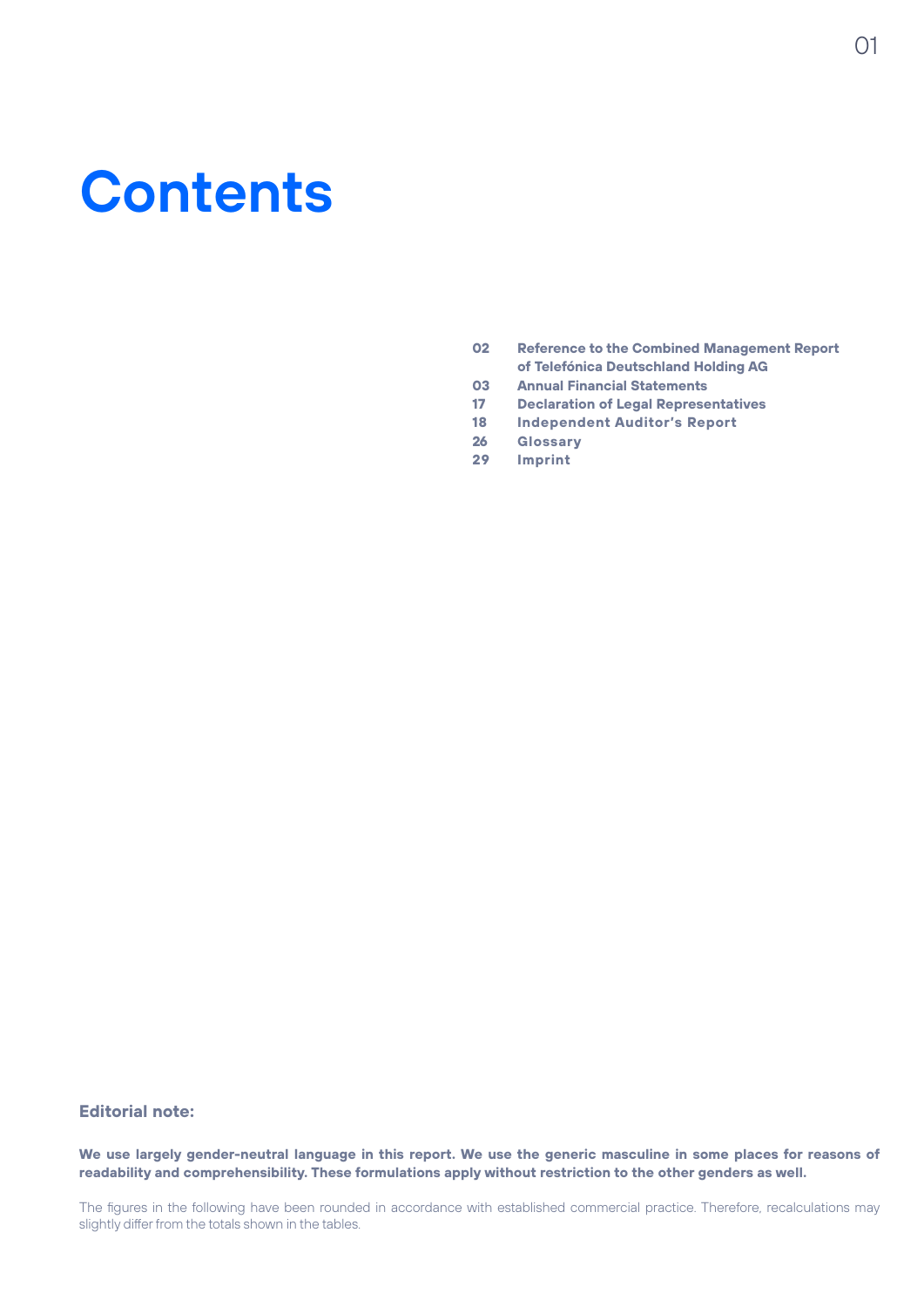# **Reference to the Combined Management Report of Telefónica Deutschland Holding AG**

The Management Report of Telefónica Deutschland Holding AG and the Group Management Report are published in the Telefónica Deutschland Annual Financial Statements 2021 of the Group in accordance with section 315 (5) German Commercial Code (HGB). The Annual Financial Statements and the Management Report of Telefónica Deutschland Holding AG for financial year 2021, which is combined with the Group Management Report, will be submitted to the operator of the German Federal Gazette and published in the Federal Gazette. The Annual Financial Statements of Telefónica Deutschland Holding AG and the Annual Report of the Group for financial year 2021 are also available on the internet at:

https://www.telefonica.de/investor-relations-en/annual report.html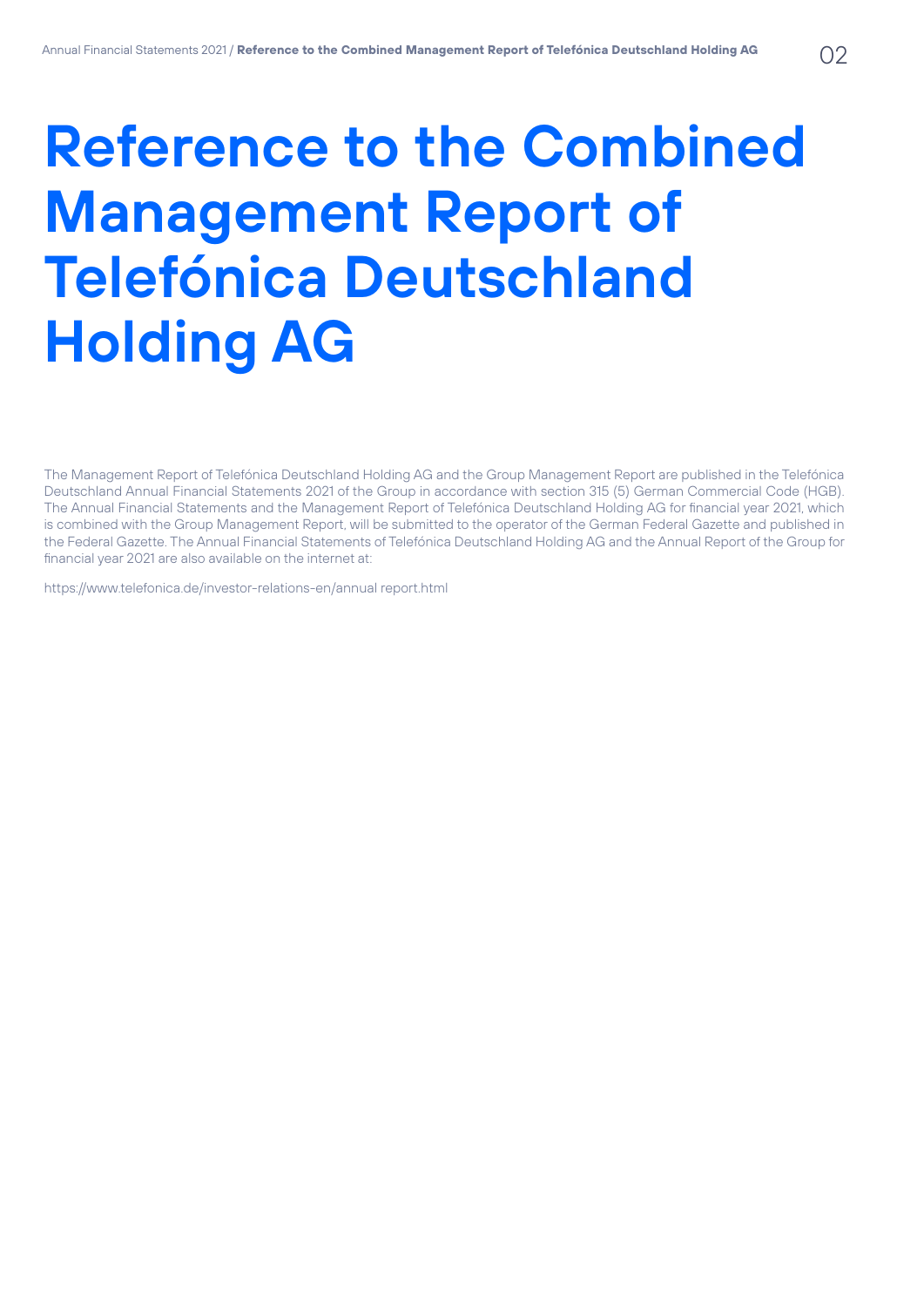

# **Annual financial statements**

for Financial Year 2021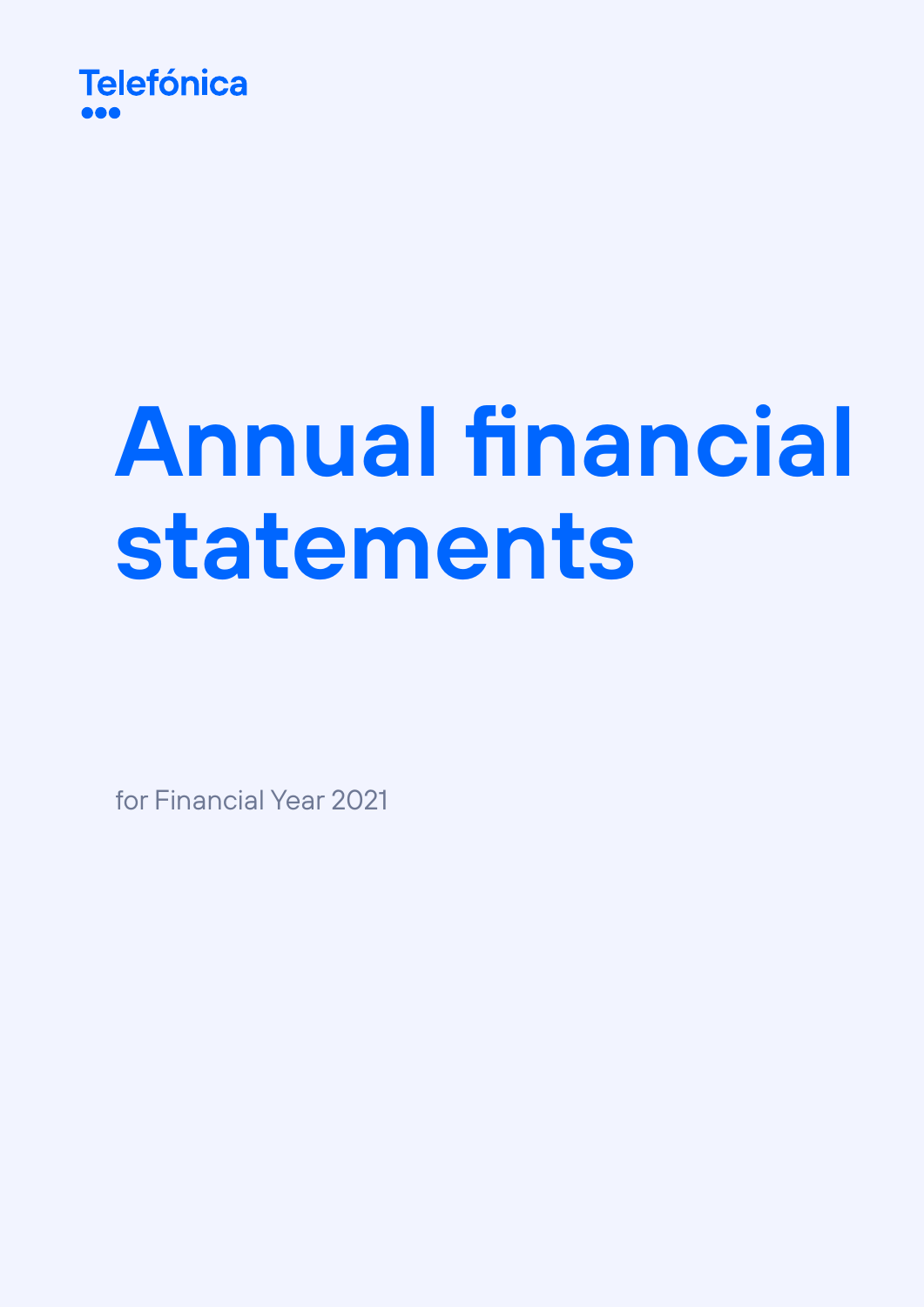# Balance Sheet

| <b>Assets (in EUR)</b>                   | As of 31 December 2021 | As of 31 December 2020 |
|------------------------------------------|------------------------|------------------------|
| A) Fixed assets                          |                        |                        |
| <b>Financial assets</b>                  |                        |                        |
| Investments in affiliated companies      | 7,506,147,174.90       | 8,041,567,073.64       |
|                                          | 7,506,147,174.90       | 8,041,567,073.64       |
| <b>B) Current assets</b>                 |                        |                        |
| I. Receivables and other assets          |                        |                        |
| 1. Receivables from affiliated companies | 83,038,896.04          | 88,707,902.96          |
| 2. Other assets                          | 93,621.82              | 0.00                   |
|                                          | 83,132,517.86          | 88,707,902.96          |
| <b>C) Prepaid expenses</b>               | 253,361.65             | 262,908.33             |
| <b>Total assets</b>                      | 7,589,533,054.41       | 8,130,537,884.93       |

| <b>Equity and Liabilities (in EUR)</b>                                                                   | As of 31 December 2021 | As of 31 December 2020 |
|----------------------------------------------------------------------------------------------------------|------------------------|------------------------|
| A) Equity                                                                                                |                        |                        |
| I. Subscribed capital                                                                                    | 2.974.554.993.00       | 2.974.554.993.00       |
| II. Additional paid-in capital                                                                           | 3.961.886.514.59       | 4,544,791,729.62       |
| III. Retained earnings                                                                                   | 14.083.91              | 14.083.91              |
| Legal reserve                                                                                            | 14.083.91              | 14.083.91              |
| IV. Balance sheet profit                                                                                 | 545,419,898.74         | 535,419,898.74         |
|                                                                                                          | 7,481,875,490.24       | 8,054,780,705.27       |
| <b>B) Provisions</b>                                                                                     |                        |                        |
| 1. Provisions for pensions and similar obligations                                                       | 3.829.510.00           | 3.328.880.00           |
| 2. Tax provisions                                                                                        | 41.486.367.42          | 5.100.000.00           |
| 3. Other provisions                                                                                      | 5.718.608.42           | 5.369.416.17           |
|                                                                                                          | 51,034,485.84          | 13,798,296.17          |
| <b>C) Liabilities</b>                                                                                    |                        |                        |
| 1. Trade payables                                                                                        | 114,576.44             | 28.354.93              |
| - thereof with a remaining term of up to one year EUR 114,576.44 (previous year EUR 28,354.93)           |                        |                        |
| 2. Liabilities to affiliated companies                                                                   | 24.792.789.83          | 24,405,386.03          |
| - thereof with a remaining term of up to one year EUR 24,409,681.43 (previous year<br>EUR 23.969.553.31) |                        |                        |
| - thereof with a remaining term of more than one year EUR 383,108.40 (previous year<br>EUR 435,832.72)   |                        |                        |
| 3. Other liabilities                                                                                     | 31.715.712.06          | 37.525.142.53          |
| - thereof with a remaining term of up to one year EUR 31,715,712.06 (previous year<br>EUR 37,525,142.53) |                        |                        |
| - thereof from taxes EUR 31,715,712.06 (previous year EUR 37,393,552.19)                                 |                        |                        |
|                                                                                                          | 56,623,078.33          | 61,958,883.49          |
| <b>Total Equity and Liabilities</b>                                                                      | 7,589,533,054.41       | 8,130,537,884.93       |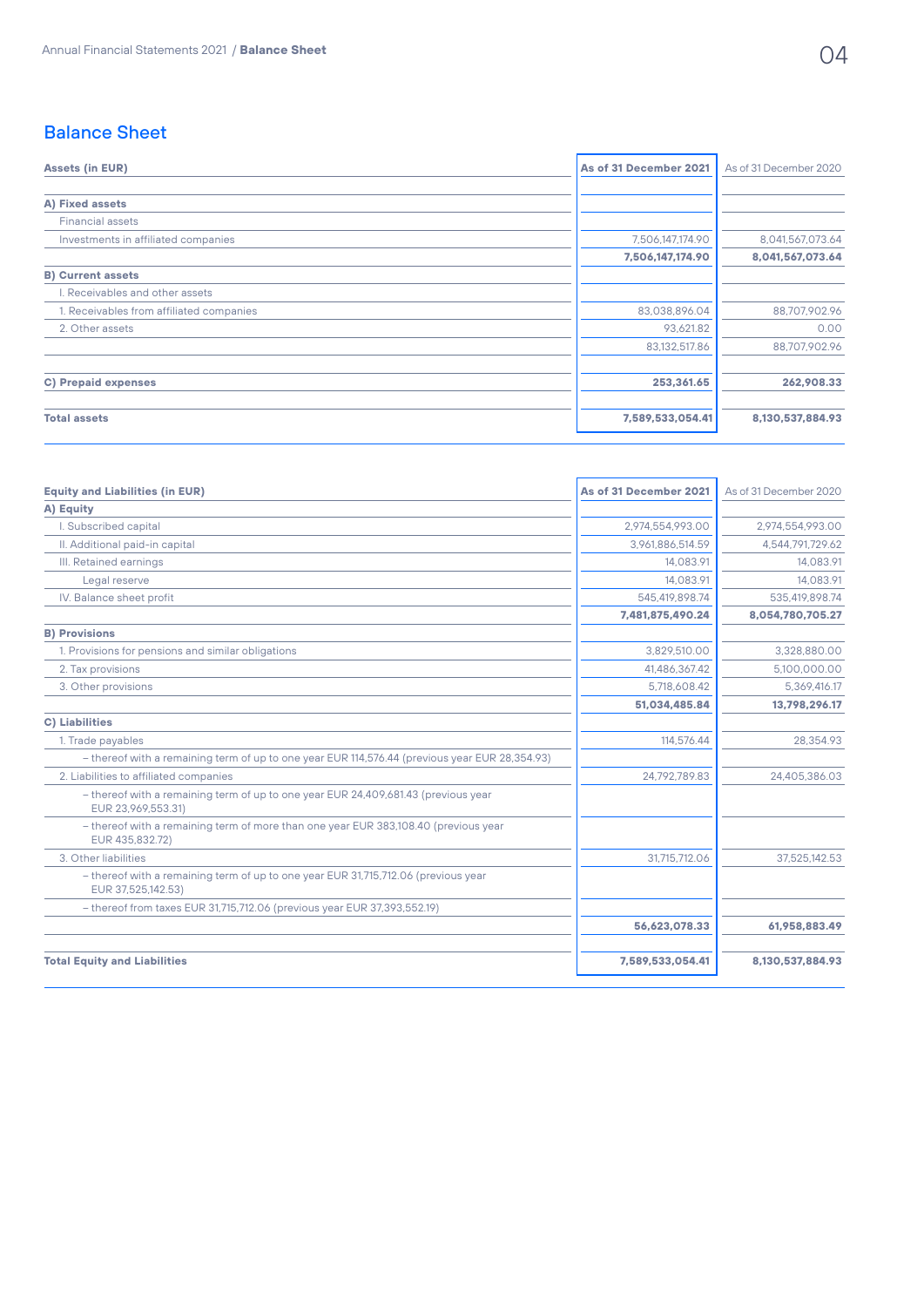# Income Statement

#### **1 January to 31 December**

| (in EUR)                                                                                                                                                               | 2021              | 2020           |
|------------------------------------------------------------------------------------------------------------------------------------------------------------------------|-------------------|----------------|
|                                                                                                                                                                        |                   |                |
| 1. Revenues                                                                                                                                                            | 9.560.641.60      | 9.888.703.77   |
| 2. Other operating income                                                                                                                                              | 1,728,176.24      | 1,371,577.88   |
| - thereof from currency conversion EUR 70.84 (previous year EUR 196.00)                                                                                                |                   |                |
| 3. Personnel expenses                                                                                                                                                  |                   |                |
| a) Salaries and wages                                                                                                                                                  | (7,589,709.21)    | (7,448,997.94) |
| b) Social security contributions and expenses for pensions and other benefits<br>- thereof for retirement pensions EUR -1,017,372.85 (previous year<br>EUR-473,477.37) | (1,144,129.50)    | (515, 157.90)  |
|                                                                                                                                                                        | (8,733,838.71)    | (7,964,155.84) |
| 4. Other operating expenses                                                                                                                                            | (3,101,412.16)    | (4,301,761.94) |
| - thereof from currency conversion EUR -573.90 (previous year EUR -439.09)                                                                                             |                   |                |
| 5. Income from investments                                                                                                                                             | 0.00              | 22.217.183.06  |
| - thereof from affiliated companies EUR 0.00 (previous year EUR 22,217,183.06)                                                                                         |                   |                |
| 6. Other interest and similar income                                                                                                                                   | 0.00              | 339.259.43     |
| - thereof from affiliated companies EUR 0.00 (previous year EUR 339,259.43)                                                                                            |                   |                |
| 7. Interest and similar expenses                                                                                                                                       | (552.453.00)      | (483, 125.00)  |
| - thereof from accumulation EUR -552,453.00 (previous year EUR -483,125.00)                                                                                            |                   |                |
| 8. Income taxes                                                                                                                                                        | (36, 386, 367.42) | (5,100,000.00) |
| 9. Profit/(loss) after tax                                                                                                                                             | (37, 485, 253.45) | 15,967,681.36  |
| 10. Other taxes                                                                                                                                                        | (62.84)           | (63.27)        |
| 11. Profit/(loss) for the period (previous year Profit)                                                                                                                | (37, 485, 316.29) | 15,967,618.09  |
| 12. Profit carried forward from the previous year                                                                                                                      | 0.00              | 231,704,765.45 |
| 13. Withdrawal from additional paid-in capital                                                                                                                         | 582.905.215.03    | 287.747.515.20 |
| 14. Balance sheet profit                                                                                                                                               | 545,419,898.74    | 535,419,898.74 |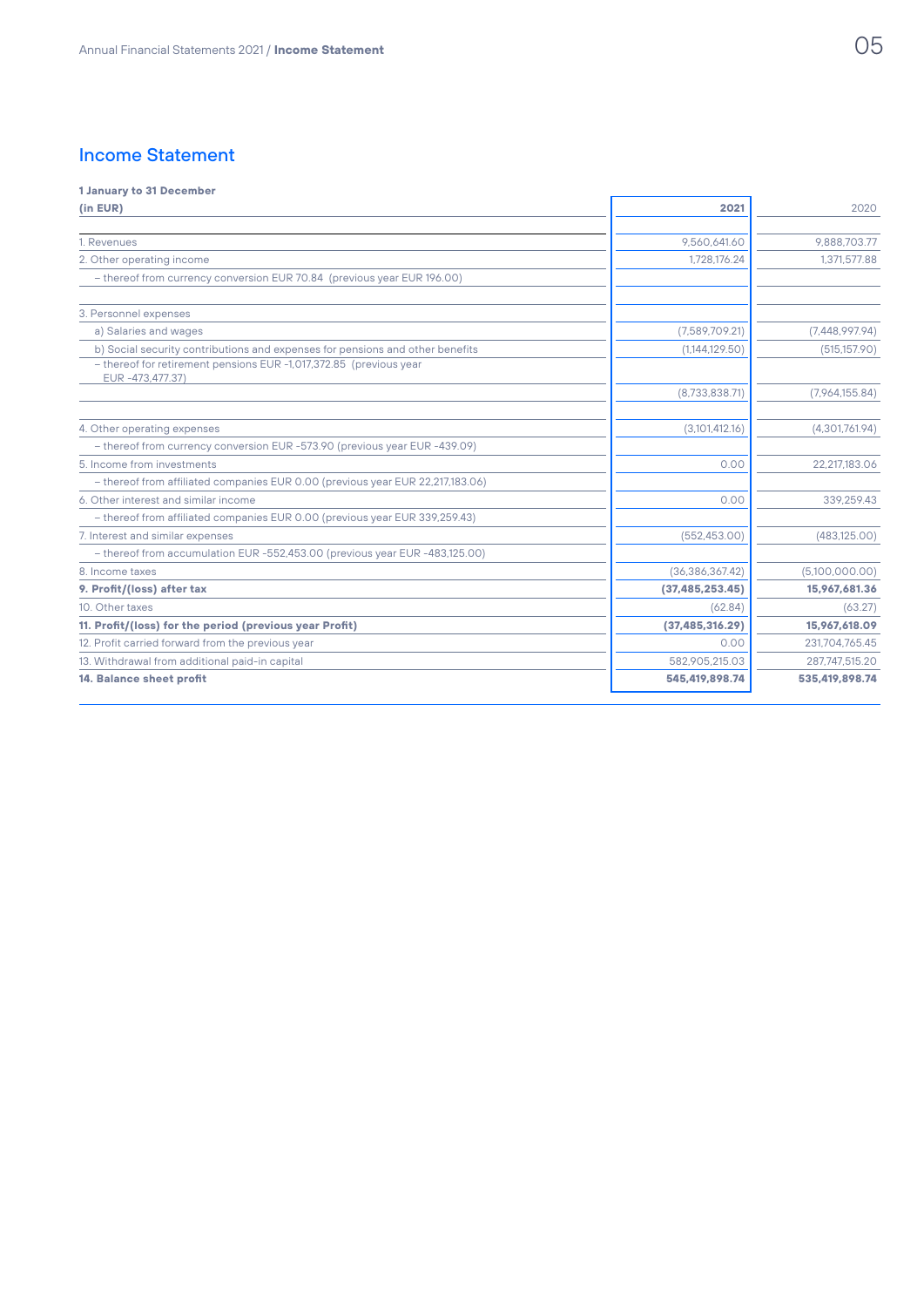# 1. General Information on the Annual Financial Statements

The Annual Financial Statements of Telefónica Deutschland Holding AG, Munich (hereinafter also Telefónica Deutschland), for financial year 2021 have been prepared in accordance with the regulations of the German Stock Corporation Act (AktG) and the German Commercial Code (HGB).

The financial year is the calendar year (1 January to 31 December).

The Company is registered with the Munich Local Court under HRB 201055 and is listed on the regulated market of the Frankfurt Stock Exchange. The German Securities Identification Number (WKN) is A1J5RX, the International Securities Identification Number (ISIN) is DE000A1J5RX9. The share capital of Telefónica Deutschland Holding AG as of 31 December 2021 is unchanged from the previous year at EUR 2,974,554,993. It is divided into 2,974,554,993 no-par value registered shares, each with a proportionate interest in the share capital of EUR 1.00. Each no-par value share grants one vote at the Annual General Meeting.

As of 31 December 2021, approximately 30% of the shares were in free float. 69.224% were held by Telefónica Germany Holdings Limited, Slough, United Kingdom (Telefónica Germany Holdings

Limited), an indirect wholly owned subsidiary of Telefónica, S.A., Madrid, Spain (Telefónica, S.A.) and 0.715% were held by Telefónica, S.A.

Telefónica Deutschland Holding AG is the parent company of the Telefónica Deutschland Group. The Telefónica Deutschland Group comprises Telefónica Deutschland and its subsidiaries as well as joint operations and associated companies (together hereinafter also referred to as the Telefónica Deutschland Group).

It is included in the Consolidated Financial Statements of the ultimate parent company, Telefónica, S.A., Madrid, Spain (Telefónica, S.A.; its group: the Telefónica, S.A. Group). The direct parent company of the Telefónica Deutschland Group is Telefónica Germany Holdings Limited, a wholly-owned subsidiary of O2 (Europe) Limited, Slough, United Kingdom (O2 (Europe) Limited), and an indirect subsidiary of Telefónica, S.A. The companies of the Telefónica, S.A. Group are related parties, as Telefónica, S.A. controls the Telefónica Deutschland Group.

As of 31 December 2021, the companies of the Telefónica Deutschland Group were organised as shown in the following organisation chart:



Unless stated otherwise, the ownership interests amount to 100%.

With effect from 1 July 2021, all the shares held by Telefónica Germany GmbH & Co. OHG in TGCS Berlin GmbH and TGCS Essen & Potsdam GmbH have been sold. TGCS Essen & Potsdam GmbH had one operational site in Essen and one in Potsdam. The operational site in Potsdam remains with the Telefónica Deutschland Group and has been spun off to TFS Potsdam GmbH with retroactive effect to 1 January 2021.

Telefónica Germany Zweite Mobilfunk Standortgesellschaft mbH was sold to Telxius with effect from 1 August 2021.

As of the balance sheet date, Telefónica Deutschland is classified a large corporation in accordance with section 267 (3) sentence 2 HGB.

The income statement was prepared in accordance with section 275 (2) HGB using the total cost method.

Telefónica Deutschland Holding AG has been the controlling company for an extended group of controlled companies of the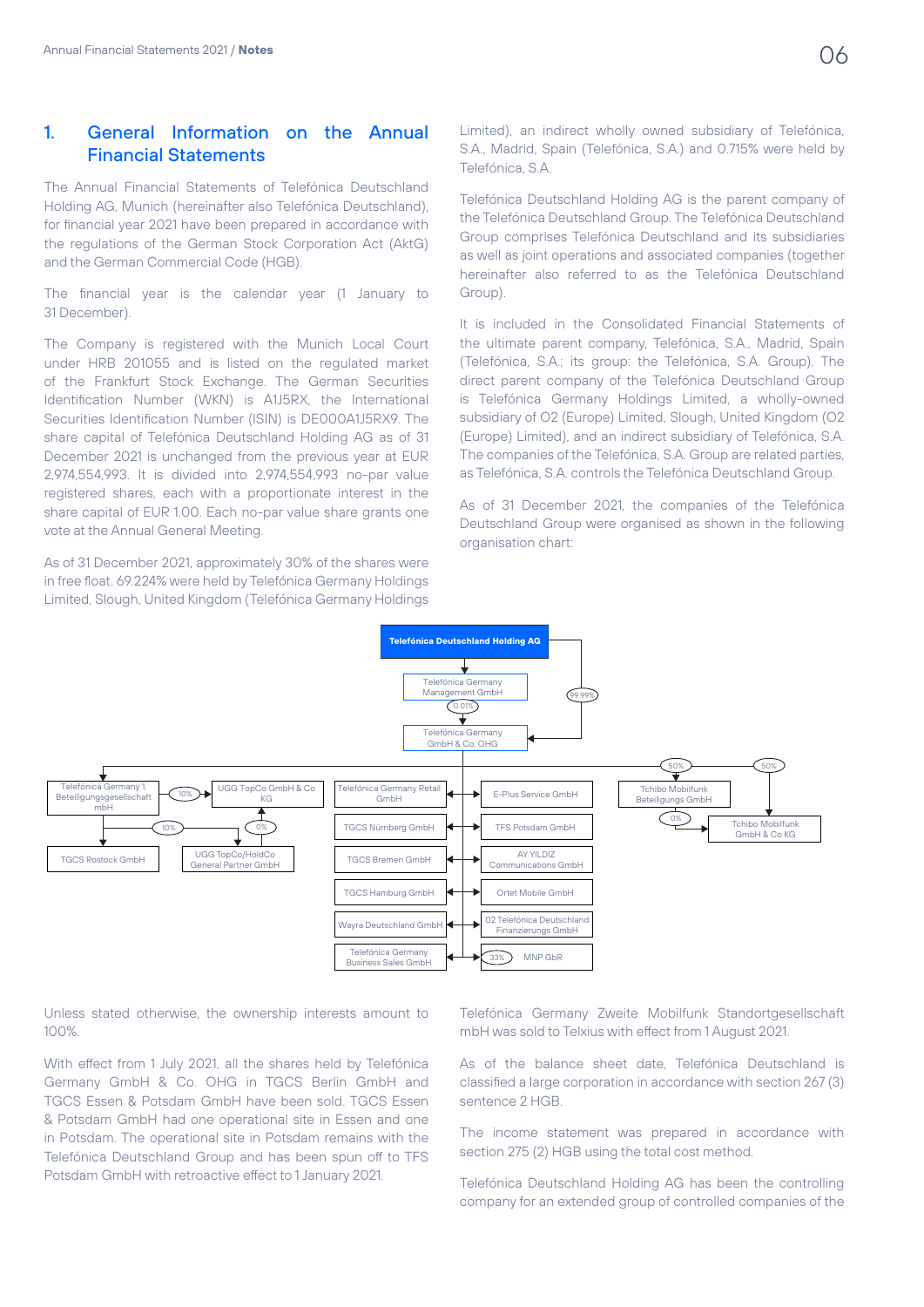Telefónica Deutschland Holding AG fiscal unity for value-added tax (VAT) purposes.

As a shareholder of Telefónica Germany GmbH & Co. OHG, Telefónica Deutschland Holding AG is a taxable entity for corporate income tax purposes.

The figures in the following have been rounded in accordance with established commercial practice. Therefore, recalculations may slightly differ from the totals shown in the tables.

### Annual General Meeting and dividend payment

The virtual Annual General Meeting for the 2020 financial year was held on 20 May 2021. In addition to the presentation of the Annual Financial Statements and Consolidated Financial Statements of Telefónica Deutschland, a dividend payment of EUR 0.18 per entitled share, totalling EUR 535,419,898.74, was approved. The dividend for the financial year 2020 was paid to shareholders by 26 May 2021.

Stefanie Oeschger and Ernesto Gardelliano were elected as shareholder representatives by resolution of the Annual General Meeting dated 20 May 2021.

The remuneration system for Management Board and Supervisory Board members was also approved, as well as the remuneration for Supervisory Board members.

In addition, the Annual General Meeting approved cancellation of the existing authorised capital and the creation of new authorised capital (AUTHORISED CAPITAL 2021/I) in the amount of EUR 1,487,277,496.00, with the authorisation to exclude subscription rights, together with the relevant change to the articles of association.

### Agreement on the remuneration of management services

Telefónica Deutschland Holding AG has an existing agreement with Telefónica Germany GmbH & Co. OHG, Munich, (hereinafter also referred to as OHG). This agreement includes the obligation to provide management services for Telefónica Germany GmbH & Co. OHG. Telefónica Germany GmbH & Co. OHG reimburses the cost of remuneration of the members of the Management Board as well as other administrative expenses. In addition, Telefónica Germany GmbH & Co. OHG reimburses Telefónica Deutschland Holding AG a flat fee of EUR 43.5 thousand (previous year EUR 43.5 thousand) per quarter.

Telefónica Deutschland Holding AG also has an existing agreement with Telefónica Germany Management GmbH, Munich. The agreement includes the obligation to provide management services for Telefónica Germany Management GmbH. Telefónica Germany Management GmbH reimburses Telefónica Deutschland Holding AG a flat fee of EUR 30 thousand (previous year EUR 30 thousand) per quarter.

The total reimbursement amount is included in the company's revenues.

# Amendment of the Partnership Agreement of Telefónica Germany GmbH & Co. OHG

As a result of the amendment of the partnership agreement of Telefónica Germany GmbH & Co. OHG on 18 December 2020, the profits of Telefónica Germany GmbH & Co. OHG, since the financial year 2020, are credited to the joint reserve account and thus retained. Losses will be charged against the reserve accounts. If the losses exceed the reserve accounts of the partners, they reduce the fixed capital account of the partners. Resolutions of the partners are required for profit distributions.

### 2. Accounting Policies

The accounting policies applied in the preparation of the Annual Financial Statements as of 31 December 2021 are in accordance with the regulations of sections 242 to 256a and 264 to 288 of the HGB and the relevant regulations of the German Stock Corporation Act (AktG). The accounting policies are unchanged compared to the previous year.

Financial assets are measured at historical acquisition cost less the required impairment losses for anticipated permanent impairment in value in order to be recognised at the lower fair value as of the balance sheet date. If the reasons for the impairment losses no longer exist, impairment losses are reversed in accordance with section 253 (5) sentence 1 HGB. Withdrawals from reserve accounts of shareholdings in partnerships reduce the respective carrying amount of the shareholding in the same amount to the extent that the withdrawn reserves already existed at the time of the acquisition of the shareholding or can be documented as having been formed from injections of funds by the company.

Receivables, other assets and cash and cash equivalents are recognised at their nominal value. Appropriate impairments have been made for all risk positions.

Prepaid expenses are expenses prior to the balance sheet date which represent expenses for a specific period after this date.

Provisions for pensions are measured on the basis of actuarial calculations using the projected unit credit method, taking into account the 2018 G mortality tables of Prof. Dr Heubeck. Provisions for pensions and similar obligations are discounted at a flat rate using the average market interest rate of the past ten years published by the Deutsche Bundesbank, which is based on an assumed remaining term of 15 years (section 253 (2) sentence 2 HGB). This interest rate is 1.87% (2020: 2.31%). The provisions for pensions and similar obligations are calculated on the basis of annual pension increases of 1.75% (2020: 1.75%) and a fluctuation rate of 17.00% (2020: 17.00%) is assumed. Wage and salary increases did not have to be considered.

The assets serving solely to meet the pension obligations, which are excluded from access by all other creditors (plan assets within the meaning of section 246 (2) sentence 2 HGB), are offset against the provisions at their fair value. As there is no active market on the basis of which the market price can be determined, the amortised costs are amortised in accordance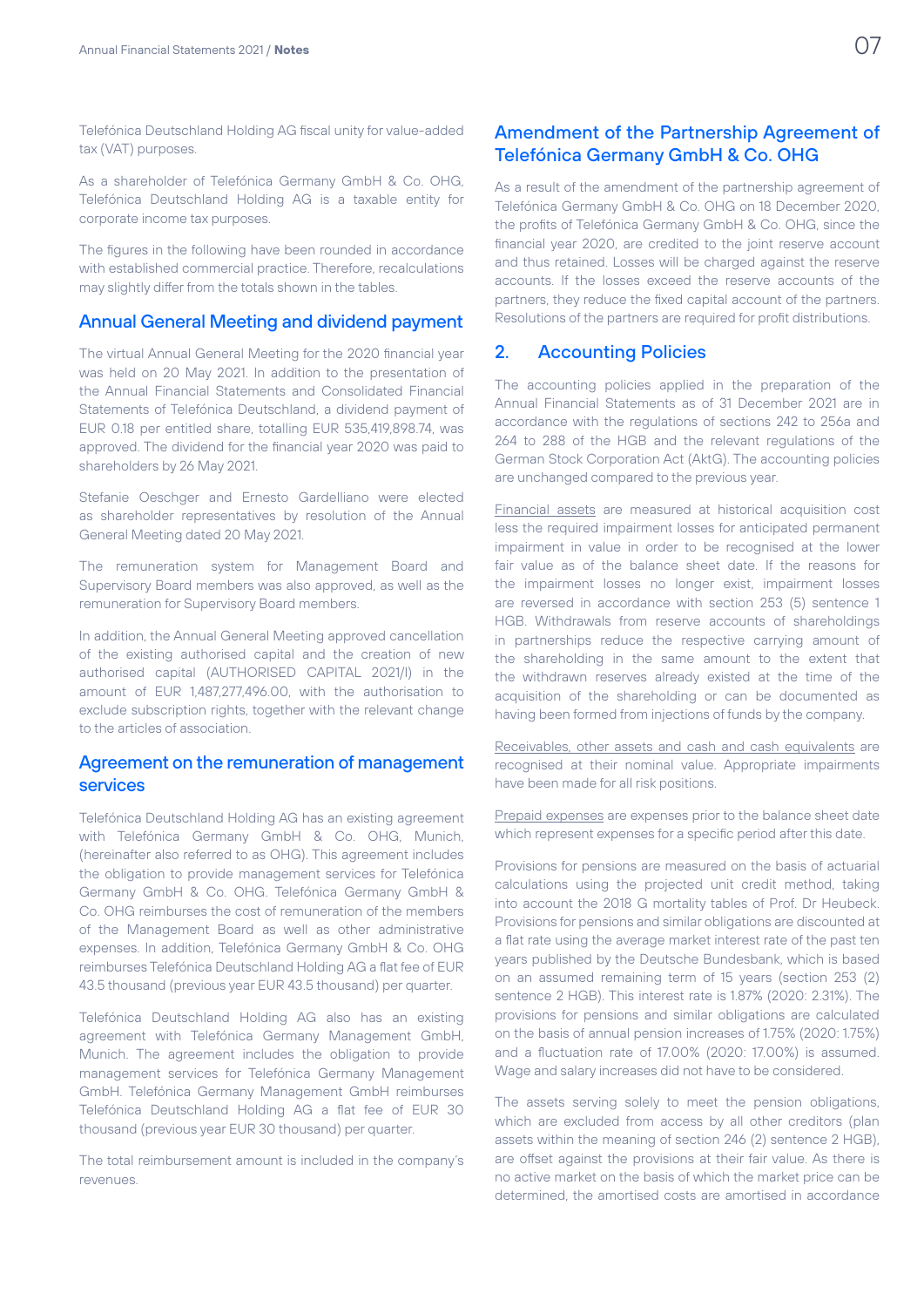with the strict lower of cost or market principle pursuant to section 253 (4) HGB (section 255 (4) sentence 3 HGB). The amortised acquisition cost from reinsurance claims and thus the fair value within the meaning of section 255 (4) sentence 4 HGB correspond to the so-called cover capital as per the business plan of the insurance contract plus any credit balance from premium refunds (so-called irrevocably granted surplus participation)

Effects on income from a change in the discount rate are recognised in the financial result.

In order to satisfy the indirect pension obligations, funds are invested and managed by the provident fund ProFund Unabhängige Gruppen-Unterstützungskasse e.V. These plan assets are measured at fair value. Telefónica Deutschland Holding AG makes use of the option granted in Art. 28 (1) sentence 2 EGHGB not to recognise indirect pension obligations.

Tax provisions are recognised at the settlement amount that is required according to reasonable commercial judgement. Discounting in accordance with section 253 (2) HGB is not necessary.

Other provisions take into account all recognisable risks and contingent obligations and are recognised in the amount required according to reasonable commercial judgement. Discounting in accordance with section 253 (2) HGB is not necessary.

Liabilities are recognised at their settlement amount. Liability items denominated in the currencies of countries outside the European Monetary Union are translated at the mean spot exchange rate as of the balance sheet date in accordance with section 256a HGB.

Deferred taxes are calculated on the basis of temporary or quasi-permanent differences between the carrying amounts of assets, liabilities and prepaid expenses under commercial law and their tax recognition, or on the basis of tax loss carry forwards, using the tax rates applicable to the individual companies at the time the differences are reduced, rather than discounting them. Deferred tax assets and liabilities are offset. Deferred tax assets are not capitalised due to the exercise of the recognition option in accordance with section 274 (1) sentence 2 HGB.

## 3. Notes to the Balance Sheet

#### Financial assets

Investments in affiliated companies in the amount of EUR 7,506,147 thousand (2020: EUR 8,041,567 thousand) relate in the amount of EUR 7495,717 thousand  $(2020)$ : EUR 8,031,137 thousand) to the shares in Telefónica Germany GmbH & Co. OHG, Munich, of which the Company is the personally liable shareholder. The decrease in the carrying amount of the investment in Telefónica Germany GmbH & Co. OHG results from the withdrawal from the reserve accounts of Telefónica Deutschland of a total of EUR 535,420 thousand on the basis of a shareholders' resolution dated 28 April 2021 in accordance with section 4 (3) of the shareholders' agreement. The withdrawal from the reserves was made from previously paid-in capital amounts.

As in the previous period, a carrying amount of EUR 10,430 thousand relates to the shares in Telefónica Germany Management GmbH, Munich.

For further information, please refer to the enclosed statement of changes in fixed assets.

|                                     |                         |                          |                          | <b>Historical acquisition costs</b> |
|-------------------------------------|-------------------------|--------------------------|--------------------------|-------------------------------------|
|                                     | As of                   |                          |                          | As of                               |
| (in EUR thousand)                   | 1 January 2021          | <b>Additions</b>         | <b>Disposals</b>         | 31 December 2021                    |
| <b>Financial assets</b>             |                         |                          |                          |                                     |
| Investments in affiliated companies | 8,041,567               |                          | 535.420                  | 7,506,147                           |
|                                     | 8,041,567               | -                        | 535,420                  | 7,506,147                           |
|                                     |                         |                          |                          |                                     |
|                                     |                         |                          |                          | <b>Accumulated depreciation</b>     |
| (in EUR thousand)                   | As of<br>1 January 2021 | <b>Additions</b>         | <b>Disposals</b>         | As of<br>31 December 2021           |
| <b>Financial assets</b>             |                         |                          |                          |                                     |
| Investments in affiliated companies | $\equiv$                | $\overline{\phantom{a}}$ | $\overline{\phantom{0}}$ |                                     |
|                                     | ۰                       | ۰                        | ۰                        |                                     |
|                                     |                         |                          |                          | <b>Net book value</b>               |
|                                     |                         |                          | As of                    | As of                               |
| (in EUR thousand)                   |                         |                          | 1 January 2021           | 31 December 2021                    |
| <b>Financial assets</b>             |                         |                          |                          |                                     |
| Investments in affiliated companies |                         |                          | 8,041,567                | 7,506,147                           |
|                                     |                         |                          | 8.041.567                | 7.506.147                           |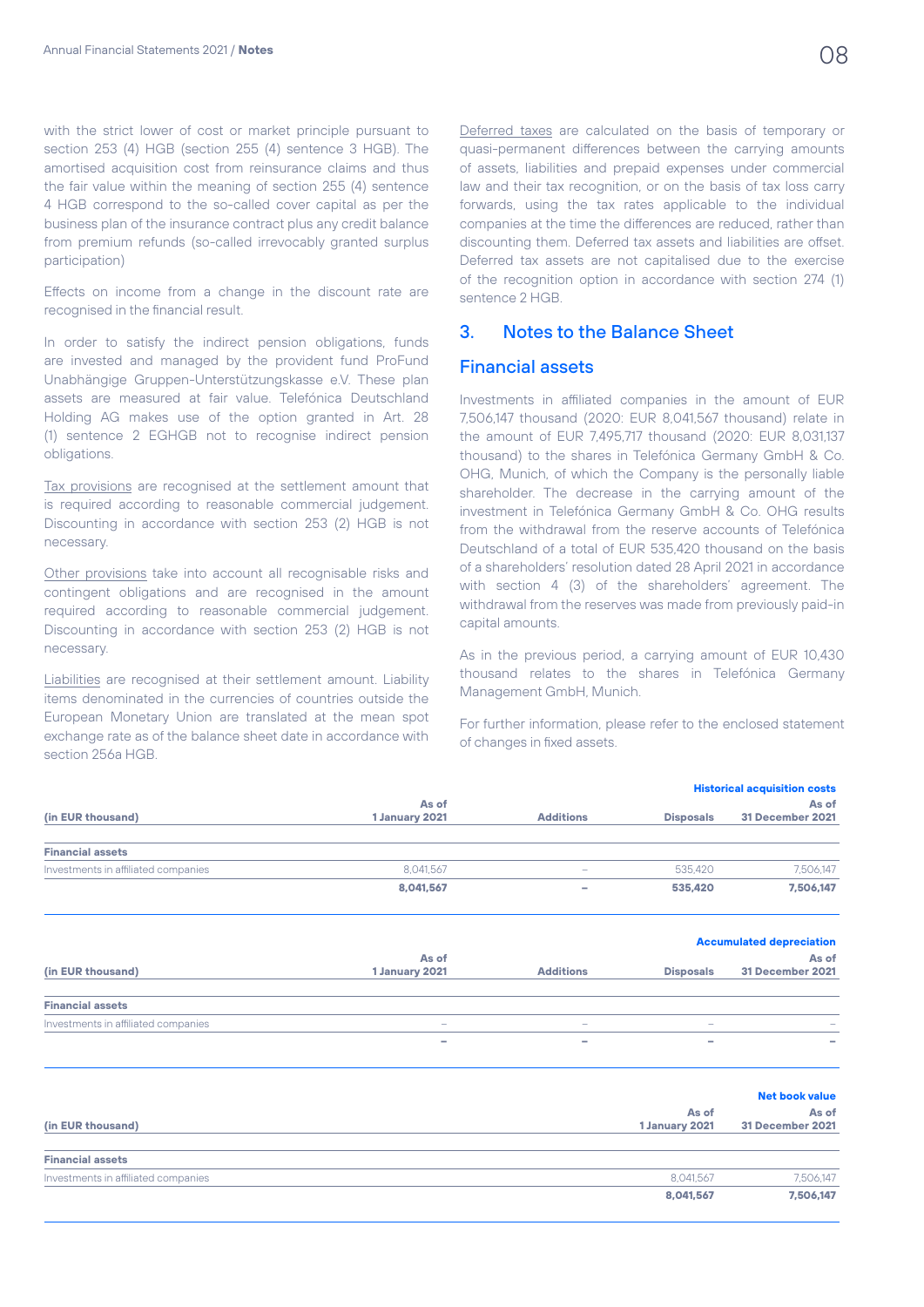# List of shareholdings in accordance with section 285 No. 11 or No. 11a HGB

| Name, legal form, registered office                                     | Country | <b>Share</b><br>capital<br>in $%$ | Equity<br>31 December 2020<br><b>EUR thousand (4)</b> | <b>Net income for</b><br>financial year 2020<br>EUR thousand $(4)$ |  |
|-------------------------------------------------------------------------|---------|-----------------------------------|-------------------------------------------------------|--------------------------------------------------------------------|--|
| AY YILDIZ Communications GmbH, Düsseldorf <sup>(3)</sup> <sup>(5)</sup> | Germany | 100 <sub>o</sub>                  | 5.025                                                 |                                                                    |  |
| E-Plus Service GmbH, Düsseldorf (3) (5)                                 | Germany | 100                               | 78.244                                                | $\cap$                                                             |  |
| MNP GbR, Düsseldorf <sup>(5)</sup>                                      | Germany | 33                                | 355                                                   | 184                                                                |  |
| O2 Telefónica Deutschland Finanzierungs GmbH, Munich (5)                | Germany | 100 <sub>o</sub>                  | 175                                                   | $\bigcap$                                                          |  |
| Ortel Mobile GmbH, Düsseldorf (3) (5)                                   | Germany | 100                               | 5.441                                                 |                                                                    |  |
| TCHIBO Mobilfunk Beteiligungs-GmbH, Hamburg <sup>(5)</sup>              | Germany | 50                                | 44                                                    |                                                                    |  |
| TCHIBO Mobilfunk GmbH & Co. KG, Hamburg (5)                             | Germany | 50                                | 12,400                                                | 884                                                                |  |
| Telefónica Germany 1. Beteiligungsgesellschaft mbH, Munich (3) (5)      | Germany | 100                               | 85.778                                                | $\bigcirc$                                                         |  |
| Telefónica Germany GmbH & Co. OHG, Munich (1) (2)                       | Germany | 100 <sub>o</sub>                  | 5.996.871                                             | 778,880                                                            |  |
| Telefónica Germany Management GmbH, Munich <sup>(3)</sup>               | Germany | 100 <sub>o</sub>                  | 10.827                                                | $-11$                                                              |  |
| Telefónica Germany Business Sales GmbH, Düsseldorf (5)                  | Germany | 100                               | 29.348                                                | ∩                                                                  |  |
| Telefónica Germany Retail GmbH, Düsseldorf <sup>(3)(5)</sup>            | Germany | 100                               | 107.386                                               | ∩                                                                  |  |
| TFS Potsdam GmbH, Potsdam (3) (5)                                       | Germany | 100 <sub>o</sub>                  | 25                                                    | ∩                                                                  |  |
| TGCS Bremen GmbH, Munich (3) (5)                                        | Germany | 100 <sub>o</sub>                  | 1.525                                                 | $\bigcap$                                                          |  |
| TGCS Hamburg GmbH, Munich <sup>(3)(5)</sup>                             | Germany | 100                               | 1.775                                                 | ∩                                                                  |  |
| TGCS Nürnberg GmbH, Munich (3) (5)                                      | Germany | 100                               | 3.775                                                 | ∩                                                                  |  |
| TGCS Rostock GmbH. Munich (3) (5)                                       | Germany | 100 <sub>o</sub>                  | 15.342                                                | $\bigcap$                                                          |  |
| Wayra Deutschland GmbH, Munich <sup>(3)(5)</sup>                        | Germany | 100                               | 2.393                                                 | $\cap$                                                             |  |
| UGG TopCo/HoldCoGeneral Partner GmbH, Ismaning (5)                      | Germany | 10 <sup>°</sup>                   | $**$                                                  | $**$                                                               |  |
| UGG TopCoGmbH & Co.KG, Ismaning (5)                                     | Germany | 10                                | **                                                    | $**$                                                               |  |

1) 99.99% Telefónica Deutschland Holding AG, as personally liable shareholder; 0.01% Telefónica Germany Management GmbH

2) Utilisation of exemption in accordance with section 264 b HGB

3) Utilisation of exemption in accordance with to section 264 (3) HGB

4) Equity and net income of the last financial year for which annual financial statements exist

5) Indirect shareholding of Telefónica Deutschland Holding AG

\*) After profit/loss transfer

\*\*) No prepared annual financial statements are available at the time of preparation

For further information on the nature of the shareholdings, see the organisation chart in the section "General information on the Annual Financial Statements".

#### **Receivables**

Receivables from affiliated companies amount to EUR 83,039 thousand (2020: EUR 88,708 thousand). Receivables from affiliated companies in financial year 2021 mainly comprise receivables from affiliated companies from the VAT group amounting to EUR 76,601 thousand (2020: EUR 79,199 thousand) and receivables from cash pooling from Telfisa Global B.V., Amsterdam, Netherlands, amounting to EUR 5,210 thousand (2020: EUR 7,903 thousand) .

In addition, there are receivables of EUR 1,218 thousand (2020: EUR 1,596 thousand) from Telefónica Germany GmbH & Co.

OHG for management services and of EUR 10 thousand (2020: EUR 10 thousand) from Telefónica Germany Management GmbH.

# Deferred taxes

In exercising the recognition option, no deferred tax assets were recognised as of 31 December 2021. Deferred tax assets result mainly from existing corporate and trade tax loss carryforwards and from temporary differences at the level of Telefónica Germany GmbH & Co. OHG. As a shareholder of Telefónica Germany GmbH & Co. OHG, Telefónica Deutschland Holding AG, in addition to the 0.01% share held by Telefónica Germany Management GmbH, is the taxable entity for corporate income tax purposes. The tax rate for deferred tax assets for corporation tax and the solidarity surcharge is 15.825%, and 17.15% for trade tax.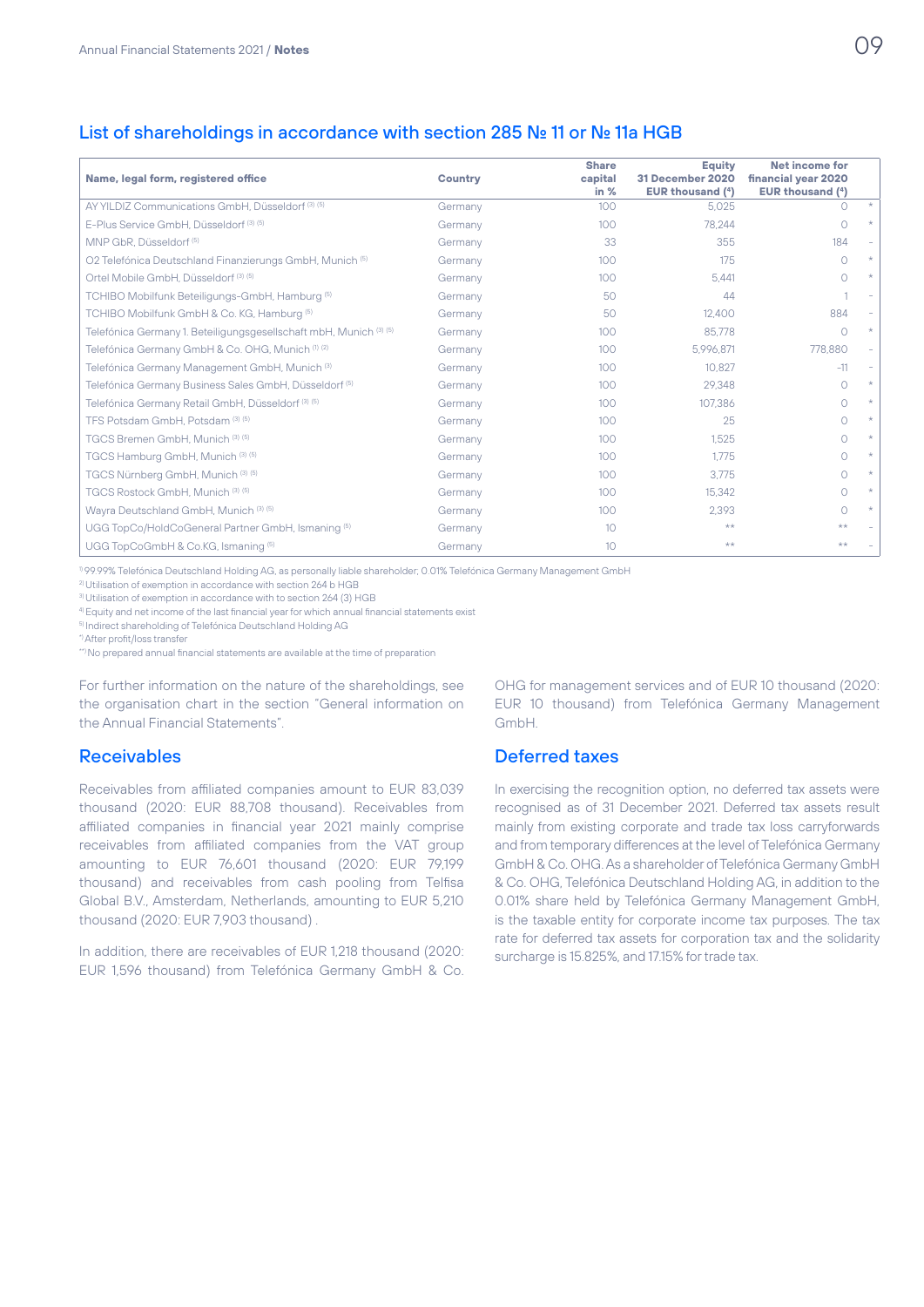# **Equity**

# Subscribed capital

On 31 December 2021, the registered share capital of Telefónica Deutschland Holding AG amounts to EUR 2,974,555 thousand (2020: EUR 2,974,555 thousand). The share capital is divided into no-par value registered shares, each with a proportionate interest in the share capital of EUR 1.00 ("shares"). The registered share capital is fully paid.

As of 31 December 2021, Telefónica Deutschland Holding AG did not hold any of its own shares.

In accordance with section 6 (2) of the articles of association, the shareholders do not have the right to securitise shares. Each no-par value share grants one vote at the Annual General Meeting. The shares are freely transferable.

#### Authorised capital

Telefónica Deutschland Holding AG had authorised capital 2021/I of EUR 1,487,277,496 as of 31 December 2021.

On 20 May 2021, the Annual General Meeting approved cancellation of the existing authorised capital (Authorised Capital 2016/I) and the creation of new authorised capital (Authorised Capital 2021/I) in the amount of EUR 1,487,277,496.00, with the authorisation to exclude subscription rights, together with the relevant change to the articles of association.

### Conditional capital

The share capital of Telefónica Deutschland Holding AG is conditionally increased by up to EUR 558,472,700 by issuing up to 558,472,700 new non-par value registered shares (Conditional Capital 2019/I). Conditional Capital 2019/I was resolved by resolution of the Annual General Meeting on 20 May 2019 – with Conditional Capital 2014/I being cancelled.

#### Additional paid-in capital

The additional paid-in capital as of 31 December 2021 amounts to EUR 3,961,887 thousand (2020: EUR 4,544,792 thousand).

With entry in the commercial register on 4 June 2018, the part of the tied additional paid-in capital of EUR 4,535,097,828.00 was converted into a free additional paid-in capital (section 272 (2) no. 4 HGB).

In the financial year, a withdrawal of EUR 582,905 thousand was made from the (free) additional paid-in capital to the balance sheet profit.

# Retained earnings

Retained earnings contain a legal reserve in accordance with section 150 (2) of the German Stock Corporation Act (Aktiengesetz – AktG) of EUR 14 thousand (2020: EUR 14 thousand).

#### Appropriation of profits

The virtual Annual General Meeting for the 2020 financial year was held on 20 May 2021. In addition to the presentation of the Annual Financial Statements and Consolidated Financial Statements of Telefónica Deutschland, a dividend payment of EUR 0.18 per entitled share, totalling EUR 535,419,898.74, was approved. For this purpose, a withdrawal of EUR 287,747,515.20 was made from the (free) additional paid-in capital to the balance sheet profit in 2020. The dividend for the financial year 2020 was paid to shareholders by 26 May 2021.

#### Pension provisions

The provisions for pensions relate to pension obligations in the amount of EUR 3,830 thousand (2020: EUR 3,329 thousand). These pension obligations also include EUR 2,222 thousand in pension obligations to former members of the Management Board.

Based on a valuation as of 31 December 2021 in accordance with section 253 (1) sentence 2 and (2) sentence 2 HGB and after offsetting against plan assets of EUR 1,837 thousand (2020: EUR 1,727 thousand) in accordance with section 246 (2) sentence 2 HGB, the total present value of the offset pension obligations amounts to EUR 3,830 thousand (previous year: EUR 3,329 thousand). The difference in accordance with section 253 (6) sentence 1 HGB amounts to EUR 602 thousand (2020: EUR 757 thousand) and is blocked for distribution.

The plan assets consist of exclusive, pledged and insolvencyprotected reinsurance policies. The fair value of the netted reinsurance claims corresponds to the amortised cost (actuarial reserve plus profit participation) in accordance with actuarial reports or notifications from the issuer.

Telefónica Deutschland Holding AG makes use of the option granted in Art. 28 (1) and (2) EGHGB not to recognise indirect pension obligations in the amount of EUR 3,015 thousand (2020: EUR 2,347 thousand), which are secured by the "Unterstützungskasse ProFund Unabhängige Gruppenund Unterstützungskasse e.V." provident fund. To cover this obligation, EUR 2,815 thousand was held in trust for Telefónica Deutschland Holding AG at 31 December 2021 (2020: EUR 1,807 thousand).

Interest income from cover assets in the amount of EUR 16 thousand is set off against interest expenses from the change in the discounting of pension provisions in the amount of EUR 451 thousand.

#### Tax provisions

The tax provisions include provisions for corporation tax including solidarity surcharge in the amount of EUR 41,486 thousand (2020: EUR 5,100 thousand), which were formed in connection with the results of Telefónica Germany GmbH & Co. OHG and its affiliated companies. As a shareholder of Telefónica Germany GmbH & Co. OHG, Telefónica Deutschland Holding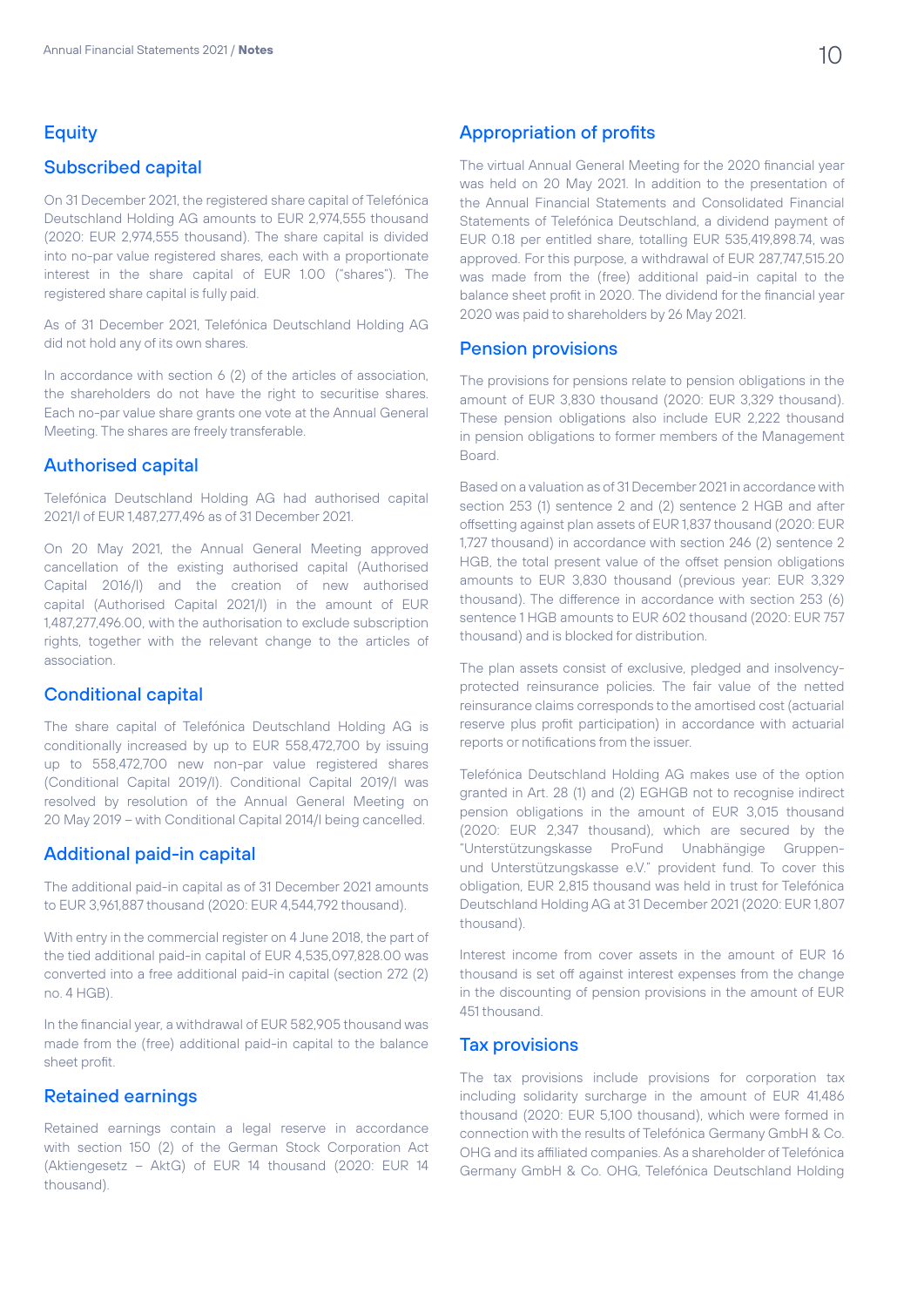AG, in addition to the 0.01% share held by Telefónica Germany Management GmbH, is the taxable entity for corporate income tax purposes.

#### Other provisions

Other provisions in the amount of EUR 5,719 thousand (2020: EUR 5,369 thousand) relate in the amount of EUR 4,438 thousand (2020: EUR 4,155 thousand), primarily to obligations arising from the remuneration of the Management Board. In addition, this includes provisions for outstanding incoming invoices amounting to EUR 1,281 thousand (2020: EUR 1,214 thousand), primarily in relation to consulting services.

#### **Liabilities**

Trade payables amount to EUR 115 thousand (2020: EUR 28 thousand) and relate mainly to liabilities from consulting services.

Liabilities to affiliated companies total EUR 24,793 thousand (2020: EUR 24,405 thousand) and primarily comprise in the amount of EUR 20,000 thousand liabilities from a loan granted by Telefónica Germany GmbH & Co. OHG. In addition, there are liabilities to affiliated companies from the VAT group amounting to EUR 3,248 thousand.

Other liabilities in the amount of EUR 31,716 thousand (2020: EUR 37,525 thousand) mainly include in the amount of EUR 31,582 thousand in VAT liabilities, which the Company is required to pay to the tax authority as the controlling company of the VAT group of Telefónica Deutschland Holding AG.

# 4. Notes to the Income Statement

#### Revenues

Revenues total EUR 9,561 thousand (2020: EUR 9,889 thousand) and comprise in the amount of EUR 9,267 thousand (2020: EUR 9,595 thousand) in charging of the costs for the remuneration of Management Board members, as well as additional administration costs, which are assumed by Telefónica Germany GmbH & Co. OHG in accordance with the agreements for the reimbursement for management services (as set out under "I. General information on the Annual Financial Statements - Agreement on remuneration for management services").

Furthermore, invoiced management services are included in the amount of EUR 294 thousand (2020: EUR 294 thousand), which Telefónica Deutschland Holding AG provides for Telefónica Germany GmbH & Co. OHG and Telefónica Germany Management GmbH.

#### Other operating income

Other operating income in the amount of EUR 1,728 thousand (2020: EUR 1,372 thousand) mainly results from the release of provisions.

Personnel expenses in the amount of EUR 8,734 thousand (2020: EUR 7,964 thousand) include expenses for the remuneration of the Management Board, including social security contributions.

#### Other operating expenses

Other operating expenses in the financial year in the amount of EUR 3,101 thousand (2020: EUR 4,302 thousand) mainly include costs for legal and consulting fees from external service providers.

#### Interest and similar expenses

Other interest and similar expenses in the amount of EUR 552 thousand (2020: EUR 483 thousand) mainly include interest expenses from the change in the accumulation of pension provisions.

#### Income taxes

Tax expenses in the amount of EUR 36,386 thousand (2020: EUR 5,100 thousand) comprise current corporate income tax expense including solidarity surcharge.

#### Out-of-period income

In total, the financial year 2021 includes out-of-period income in the amount of EUR 1,728 thousand. This primarily relates to income from the reversal of provisions included in other operating income.

#### 5. Supplementary Disclosures to the Notes

Additional information regarding the Supervisory Board and the Management Board

#### Remuneration of the Management Board pursuant to section 285 No. 9 HGB

The total remuneration of the members of the Management Board for the financial year ended 31 December 2021 amounted to EUR 7,581 thousand (2020: EUR 7,122 thousand).

In financial year 2021, the total remuneration expense for the members of the former management and their surviving dependants amounted to EUR 556 thousand (2020: EUR 367 thousand) .

The Telefónica Deutschland Holding AG has not currently granted the members of its Management Board any security or loans and has not assumed any guarantees for them.

In the reporting year, the total remuneration includes sharebased compensation on the free transfer of shares with a fair value of EUR 1,723 thousand (2020: EUR 1,517 thousand) at the grant date, for the number of 286,610 shares (2020: 161,454).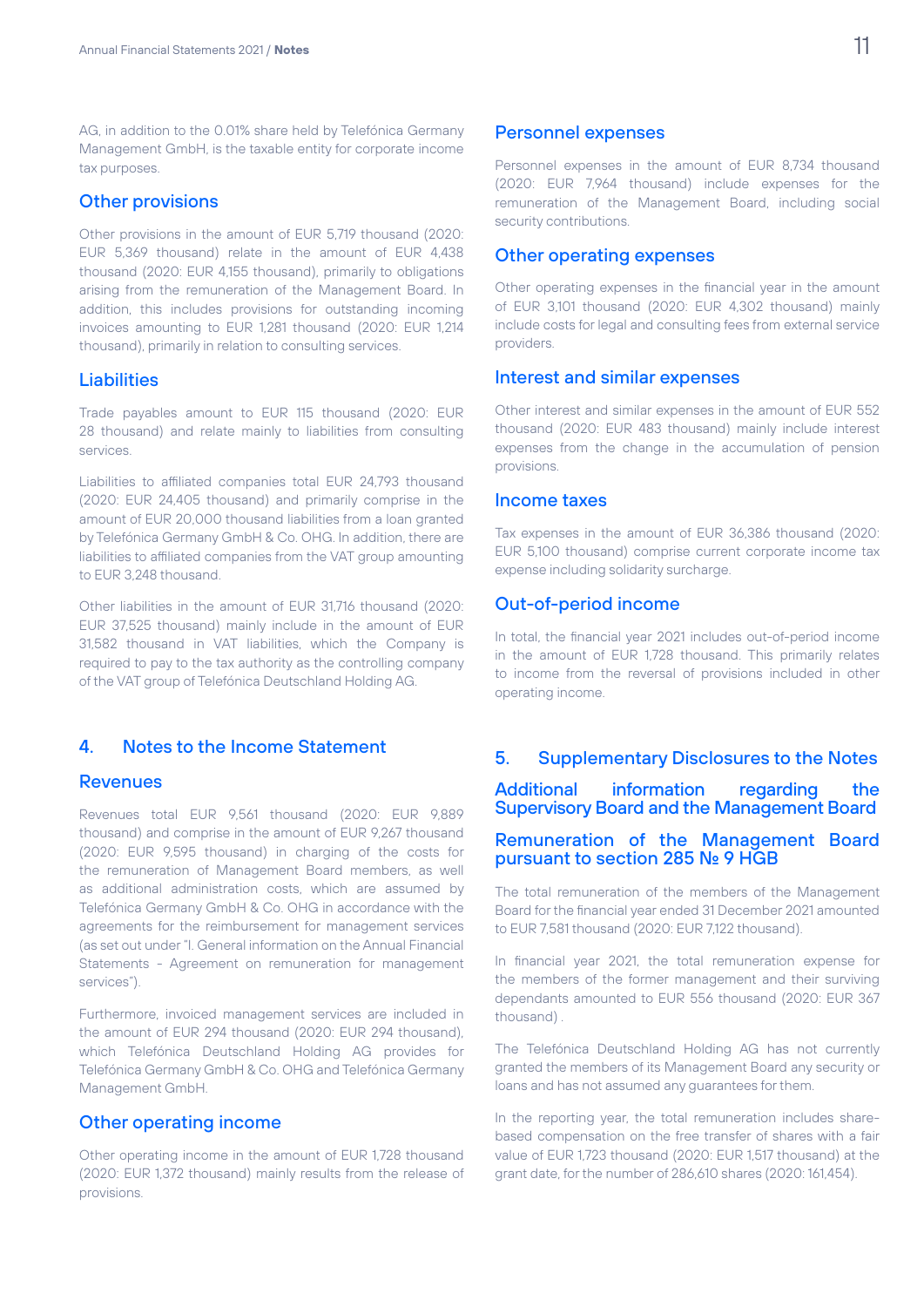# Remuneration of the Supervisory Board pursuant to section 285 No. 9 HGB

The members of the Supervisory Board received remuneration for their work on the Supervisory Board of Telefónica Deutschland Holding AG amounting to EUR 573 thousand in 2021 after EUR 554 thousand in 2020.

The Telefónica Deutschland Holding AG has not currently granted the members of its Supervisory Board any security or loans and has not assumed any guarantees for them.

#### Management Board

There were no changes in the composition of the Management Board in financial year 2021. Markus Haas was reappointed as a member of the Company's Management Board and as the new Chief Executive Officer (CEO) of Telefónica Deutschland Holding AG with effect from 1 January 2017 until the end of 31 December 2019. At its meeting on 18 February 2019, the

Supervisory Board resolved the further appointment of Markus Haas as CEO with effect from 1 January 2020 until the end of 31 December 2022.

Valentina Daiber, Nicole Gerhardt, Alfons Lösing, Wolfgang Metze and Markus Rolle were appointed as Management Board members of the Company with effect from 1 August 2017 until the end of 31 July 2020. At its meeting on 30 September 2019, the Supervisory Board resolved their further appointment with effect from 1 August 2020 until the end of 31 July 2023. New service contracts were concluded for the duration of their respective new appointment.

In addition, Mallik Rao (Yelamate Mallikarjuna Rao) was newly appointed as a member of the Management Board with effect from 15 October 2019 until the end of 31 December 2022.

The members of the Management Board of Telefónica Deutschland Holding AG as of 31 December 2021 are listed below:

| <b>Name</b>                               | <b>Role</b>                                                              | <b>Membership of Supervisory Boards</b>                                                                                                                                                                                                                                                    |
|-------------------------------------------|--------------------------------------------------------------------------|--------------------------------------------------------------------------------------------------------------------------------------------------------------------------------------------------------------------------------------------------------------------------------------------|
| Markus Haas                               | Chief Executive Officer (CEO)<br>Chairman of the Management Board        |                                                                                                                                                                                                                                                                                            |
| Markus Rolle                              | Chief Financial Officer (CFO)<br>Management Board member                 | Telefónica Germany Retail GmbH, Düsseldorf<br><b>TGCS Rostock GmbH. Munich</b><br>TGCS Nürnberg GmbH, Munich                                                                                                                                                                               |
| <b>Valentina Daiber</b>                   | Chief Officer for Legal and Corporate Affairs<br>Management Board member | <b>TGCS Nürnberg GmbH</b><br>Telefónica Germany Retail GmbH<br>TGCS Essen & Potsdam GmbH (until 30 June 2021)                                                                                                                                                                              |
| Nicole Gerhardt                           | Chief Human Resources Officer (CHRO)<br>Management Board member          | TGCS Essen & Potsdam GmbH, Potsdam (until 30 June 2021)<br>Telefónica Germany Retail GmbH, Düsseldorf<br><b>TGCS Rostock GmbH. Munich</b><br>TGCS Nürnberg GmbH, Munich                                                                                                                    |
| Alfons Lösing                             | Chief Partner & Wholesale Officer<br>Management Board member             | TGCS Essen & Potsdam GmbH, Potsdam (until 30 June 2021)<br><b>TGCS Rostock GmbH. Munich</b>                                                                                                                                                                                                |
| <b>Wolfgang Metze</b>                     | Chief Consumer Officer (CCO)<br>Management Board member                  | TGCS Essen & Potsdam GmbH, Potsdam (Chairman) (until<br>30 June 2021)<br>Telefónica Germany Retail GmbH, Düsseldorf (Chairman)<br>TGCS Rostock GmbH, Munich (Chairman)<br>TGCS Nürnberg GmbH, Munich (Chairman)<br>Advisory Council of UGG TopCo GmbH & Co. KG (Unsere Grüne<br>Glasfaser) |
| Mallik Rao<br>(Yelamate Mallikarjuna Rao) | Chief Technology & Information Officer (CTIO)<br>Management Board member |                                                                                                                                                                                                                                                                                            |

# Supervisory Board

There were no changes in the composition of the Supervisory Board during financial year 2021.

Peter Erskine resigned as of the end of 31 December 2021 as a Member of the Supervisory Board.

The members of the Supervisory Board of Telefónica Deutschland Holding AG as of 31 December 2021 are listed below:

| <b>Name</b>      | <b>Role</b>                                                                                                                                                                                                                                                                                                                                                                                                                                                                                                               |
|------------------|---------------------------------------------------------------------------------------------------------------------------------------------------------------------------------------------------------------------------------------------------------------------------------------------------------------------------------------------------------------------------------------------------------------------------------------------------------------------------------------------------------------------------|
| Peter Löscher*   | Chairman of the Supervisory Board<br>Occupation: Chairman of the Board of Directors (non-executive), Sulzer AG, Winterthur, Switzerland<br>Mandate:<br>- Independent, non-executive member of the Board of Directors, Telefónica, S.A., Madrid, Spain<br>- Member of the Supervisory Board, Koninklijke Philips N.V., Amsterdam, Netherlands<br>- Non-executive member of the Board of Directors of Thyssen-Bornemisza Group AG, Zurich, Switzerland<br>- Non-Executive Director of Doha Venture Capital LLC, Doha, Qatar |
| Christoph Braun* | Deputy Chairman of the Supervisory Board<br>Occupation:<br>Full-time member of the Works Council of Telefónica Germany GmbH & Co. OHG<br>Chairman of the European Works Council of Telefónica Europe<br>Deputy Chairman of the General Works Council of Telefónica Germany GmbH & Co. OHG<br>Deputy Chairman of the Works Council Region North-East of Telefónica Germany GmbH & Co. OHG                                                                                                                                  |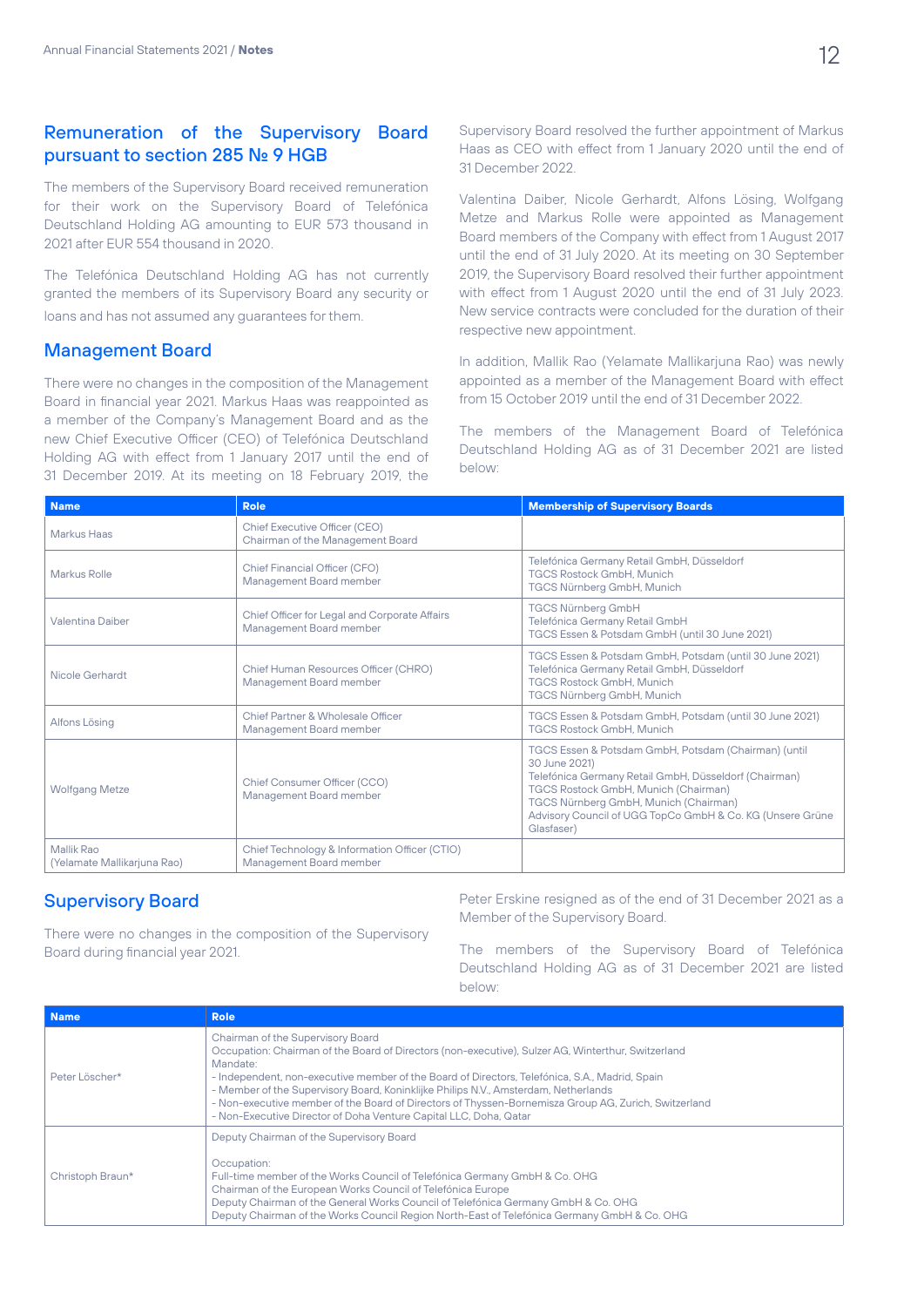| <b>Name</b>                | <b>Role</b>                                                                                                                                                                                                    |
|----------------------------|----------------------------------------------------------------------------------------------------------------------------------------------------------------------------------------------------------------|
|                            |                                                                                                                                                                                                                |
|                            | Member of the Supervisory Board                                                                                                                                                                                |
| Martin Butz*               | Occupation:<br>Director Carrier Management & Roaming, Telefónica Germany GmbH & Co. OHG                                                                                                                        |
|                            | Member of the Supervisory Board                                                                                                                                                                                |
| Pablo de Carvajal González |                                                                                                                                                                                                                |
|                            | Occupation:<br>General Counsel & Global Head Regulatory Affairs, Telefónica, S.A.                                                                                                                              |
|                            | Member of the Supervisory Board                                                                                                                                                                                |
| <b>Peter Erskine</b>       | Current mandates:                                                                                                                                                                                              |
|                            | Non-Executive Director, Telefónica, S.A.<br>Chairman of the Strategy and Innovation Committee of Telefónica, S.A.<br>Member of the Board of Directors VMED O2 UK Limited (Virgin Media O2) (since 1 June 2021) |
|                            | Member of the Supervisory Board                                                                                                                                                                                |
| María García-Legaz Ponce   | Occupation:<br>Chief of Staff, Telefónica, S.A.                                                                                                                                                                |
| Ernesto Gardelliano        | Member of the Supervisory Board; Occupation: Group Controller & Planning Director, Telefónica, S.A.                                                                                                            |
|                            | Member of the Supervisory Board                                                                                                                                                                                |
| Cansever Heil*             |                                                                                                                                                                                                                |
|                            | Occupation:<br>Full-Time member of the Company Wide Works Council (Unternehmenseinheitlicher Betriebsrat), Telefónica Germany Retail GmbH                                                                      |
|                            | Member of the Supervisory Board                                                                                                                                                                                |
| Christoph Heil*            | Occupation:<br>Representative, Vereinte Dienstleistungsgewerkschaft ver.di                                                                                                                                     |
|                            | Current mandate:<br>Member of the Supervisory Board, Capgemini Deutschland GmbH                                                                                                                                |
|                            | Member of the Supervisory Board<br>Chairman of the Audit Committee, Telefónica Deutschland Holding AG                                                                                                          |
| Michael Hoffmann           | Occupation:                                                                                                                                                                                                    |
|                            | Master's degree in Business Administration, self-employed                                                                                                                                                      |
|                            | Current mandate:<br>Member of the Supervisory Board and Chairman of the Audit Committee of Westwing Group AG                                                                                                   |
|                            | Member of the Supervisory Board                                                                                                                                                                                |
| Julio Linares López        | Current mandates:<br>Member of the Board of Directors and Chairman of the Strategy Committee, Telefónica Brazil S.A.                                                                                           |
|                            | Non-Executive Director, Telefónica de España, S.A.U.<br>Non-Executive Director, Telefónica Móviles España, S.A.U.                                                                                              |
|                            | Member of the Board of Directors (Trustee), Fundación Telefónica                                                                                                                                               |
| <b>Stefanie Oeschger</b>   | Member of the Supervisory Board; Occupation: Interim Manager, CEMBRA Money Bank, Zurich                                                                                                                        |
|                            | Member of the Supervisory Board                                                                                                                                                                                |
|                            | Occupation:                                                                                                                                                                                                    |
| Thomas Pfeil*              | Full-Time member of the Works Council of Telefónica Germany GmbH & Co. OHG<br>Chairman of the Works Council Munich, Telefónica Germany GmbH & Co. OHG                                                          |
|                            | Member of the Supervisory Board                                                                                                                                                                                |
|                            | Occupation:                                                                                                                                                                                                    |
| Joachim Rieger*            | Full-Time member of the Works Council of TFS Potsdam GmbH                                                                                                                                                      |
|                            | Deputy Chairman of the General Works Council of TFS Potsdam GmbH<br>Current mandate:                                                                                                                           |
|                            | Deputy Chairman of the Supervisory Board of TGCS Essen & Potsdam GmbH (until 30 June 2021)                                                                                                                     |
| Dr Jan-Erik Walter*        | Member of the Supervisory Board                                                                                                                                                                                |
|                            | Occupation:                                                                                                                                                                                                    |
|                            | Full-time member of the Works Council of Telefónica Germany GmbH & Co. OHG<br>Deputy Chairman of the Works Council Munich of Telefónica Germany GmbH & Co. OHG                                                 |
|                            | Chairman of the Group Works Council of Telefónica Deutschland Holding AG                                                                                                                                       |
|                            | Member of the Supervisory Board                                                                                                                                                                                |
| Claudia Weber*             | Occupation:<br>Deputy Managing Director, ver.di Munich district                                                                                                                                                |
|                            | Current mandate:                                                                                                                                                                                               |
|                            | Member of the Supervisory Board, SWM Services GmbH                                                                                                                                                             |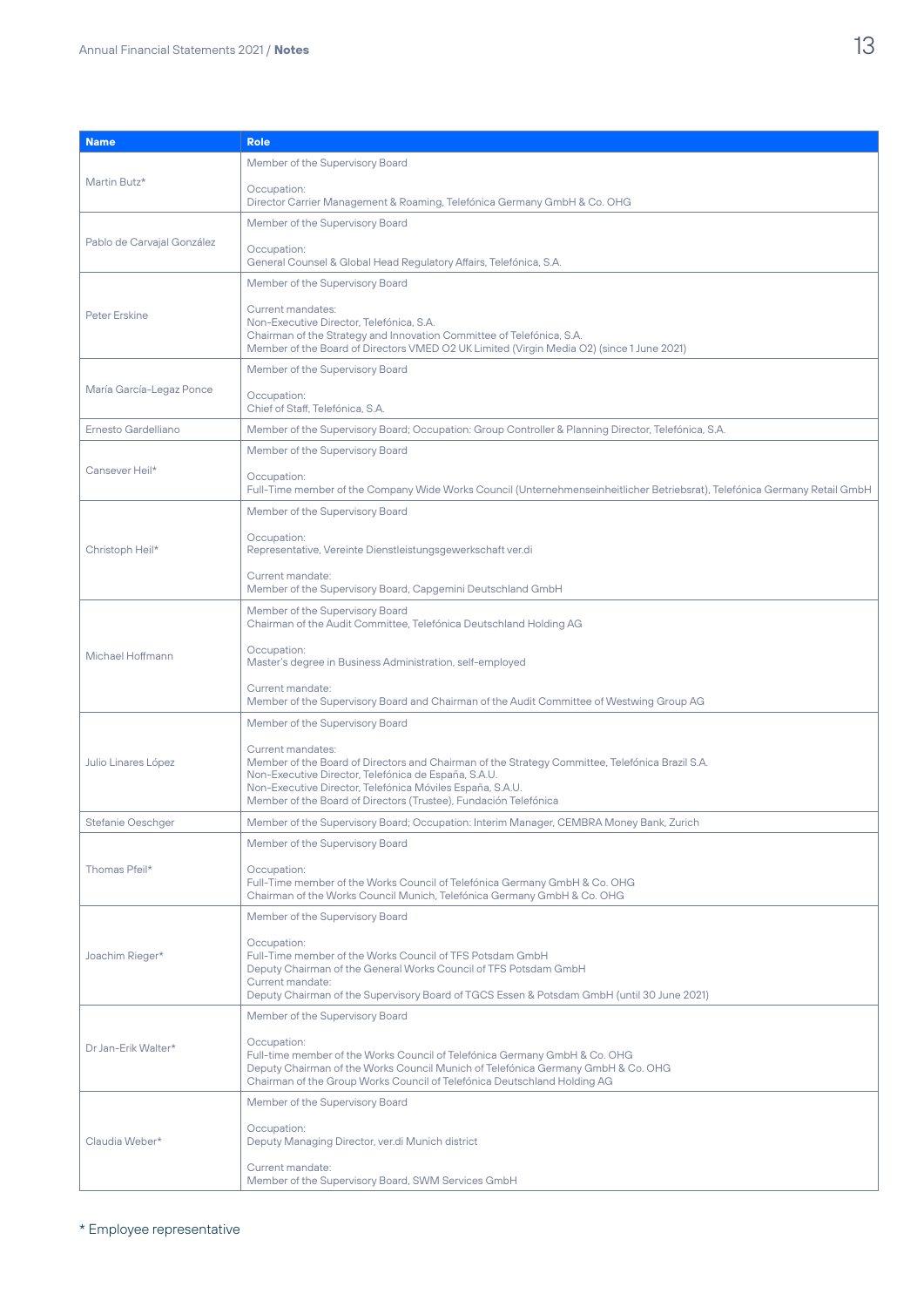### Auditor's fee

Disclosure of the total fees of the auditors of Telefónica Deutschland Holding AG is omitted pursuant to section 285 no. 17 HGB, as the Company prepares the consolidated financial statements of Telefónica Deutschland Holding AG ("Telefónica Deutschland Group") and the corresponding information is contained in these consolidated financial statements..

#### Number of employees

As in financial year 2020, the Company had no employees in financial year 2021.

# Contingent liabilities and other financial obligations

#### Contingent liabilities

In its capacity as the parent company of the Telefónica Deutschland Group, Telefónica Deutschland Holding AG assumes warranty obligations for its subsidiaries. As part of the issue of the bond by O2 Telefónica Deutschland Finanzierungs GmbH, Munich, Telefónica Deutschland has given an unconditional and irrevocable guarantee to each holder of the issued bond in July 2018 in the amount of EUR 600 million, for the proper and timely payment of all amounts payable by the issuer on the bond in accordance with the bond terms.

The risk of claims arising from contingent liabilities is considered to be extremely low. This assessment is based on the fact that O2 Telefónica Deutschland Finanzierungs GmbH is an indirect subsidiary of Telefónica Deutschland Holding AG and is fully controlled by Telefónica Germany GmbH & Co. OHG. The creditworthiness of O2 Telefónica Deutschland Finanzierungs GmbH is therefore determined by the operational business of the Telefónica Deutschland Group itself.

Telefónica Deutschland Holding AG issued a letter of comfort to Telefónica Germany GmbH & Co. OHG and Telefónica Germany Management GmbH in financial year 2016. The letters of comfort continue to be valid and may be terminated at the end of a financial year of the companies, subject to a notice period of six months.

On 21 January 2019, Telefónica Deutschland Holding AG also issued a letter of comfort for Telefónica Germany GmbH & Co. OHG with a term until 31 December 2040.

The letters of comfort do not significantly change the economic substance of the opportunities and risks. The risk of claims arising from contingent liabilities is considered to be low.

# Parent company / consolidated financial statements

Telefónica Deutschland Holding AG, Munich, prepares consolidated financial statements for the smallest group of companies in accordance with IFRS as adopted by the EU. These consolidated financial statements are published in the German Federal Gazette. The consolidated financial statements of Telefónica Deutschland Holding AG are included in the consolidated financial statements of the Spanish parent company Telefónica S.A. (Madrid, Spain). The latter is the company that prepares the consolidated financial statements for the largest group of companies and these are published on the internet at www.telefonica.com.

# Notifications of voting rights pursuant to section 40 (1) WpHG:

On 31 May 2019, BlackRock Inc., Wilmington, Delaware, United States of America, notified us in accordance with section 33 (1) WpHG that its share of voting rights in Telefónica Deutschland Holding AG, Munich, Germany, exceeded the threshold of 3% of the voting rights on 28 May 2019 and amounted to 3.30% on this date.

On 22 May 2019, T. Rowe Price Group, Inc., Baltimore, Maryland, United States of America, notified us in accordance with section 33 (1) WpHG that its share of voting rights in Telefónica Deutschland Holding AG, Munich, Germany, fell below the threshold of 3% of the voting rights on 17 May 2019 and amounted to 2.99% on this date.

On 15 May 2019, Koninklijke KPN N.V., Den Haag, Netherlands, notified us in accordance with section 33 (1) WpHG that its share of voting rights in Telefónica Deutschland Holding AG, Munich, Germany, fell below the threshold of 3% of the voting rights on 14 May 2019 and amounted to 2.98% on this date.

On 8 October 2014, Telefónica, S.A., Madrid, Spain, notified us in accordance with section 21 (1) WpHG that its share of voting rights in Telefónica Deutschland Holding AG, Munich, Germany, fell below the threshold of 75% of the voting rights on 7 October 2014 and amounted to 62.10% (corresponding to 1,847,271,219 voting rights) on this date. 57.70% of the voting rights (corresponding to 1,716,390,800 voting rights) are attributable to the Company in accordance with section 22 (1), sentence 1, no. 1 WpHG. Attributed voting rights are held via the following company controlled by it, whose share of voting rights in Telefónica Deutschland Holding AG amounts to 3% or more, in each case: O2 (Europe) Limited, Telefónica Germany Holdings Limited. 4.40% of the voting rights (corresponding to 130,880,419 voting rights) are attributable to the Company in accordance with section 22 (1), sentence 1, no. 2 WpHG in conjunction with sentence 2 WpHG. Attributed voting rights are held by the following shareholders, whose share of voting rights in Telefónica Deutschland Holding AG amounts to 3% or more, respectively: KPN Mobile Germany GmbH & Co. KG.

On 7 October 2014, Telefónica Germany Holdings Limited, Slough, United Kingdom, notified us in accordance with section 21 (1) WpHG that its share of voting rights in Telefónica Deutschland Holding AG, Munich, Germany, fell below the threshold of 75% of the voting rights on 7 October 2014 and amounted to 62.10% (corresponding to 1,847,271,219 voting rights) on this date. 4.40% of the voting rights (corresponding to 130,880,419 voting rights) are attributable to the Company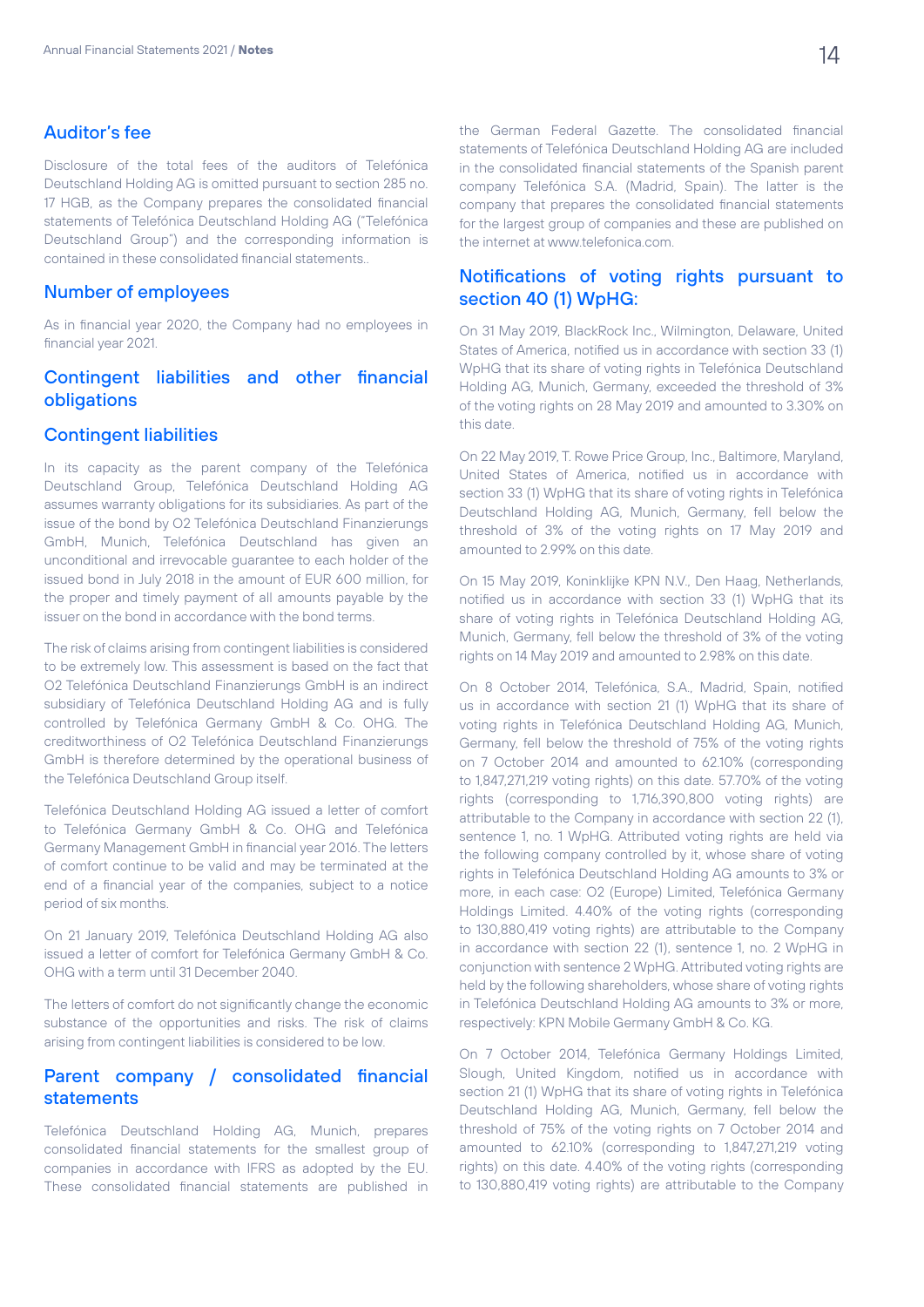in accordance with section 22 (1), sentence 1, no. 2 WpHG. Attributed voting rights are held by the following shareholders, whose share of voting rights in Telefónica Deutschland Holding AG amounts to 3% or more, respectively: KPN Mobile Germany GmbH & Co. KG.

On 7 October 2014, O2 (Europe) Limited, Slough, United Kingdom, notified us in accordance with section 21 (1) WpHG that its share of voting rights in Telefónica Deutschland Holding AG, Munich, Germany, fell below the threshold of 75% of the voting rights on 7 October 2014 and amounted to 62.10% (corresponding to 1,847,271,219 voting rights) on this date. 57.70% of the voting rights (corresponding to 1,716,390,800 voting rights) are attributable to the Company in accordance with section 22 (1), sentence 1, no. 1 WpHG. Attributed voting rights are held via the following company controlled by it, whose share of voting rights in Telefónica Deutschland Holding AG amounts to 3% or more, in each case: Telefónica Germany Holdings Limited. 4.40% of the voting rights (corresponding to 130,880,419 voting rights) are attributable to the Company in accordance with section 22 (1), sentence 1, no. 2 WpHG in conjunction with sentence 2 WpHG. Attributed voting rights are held by the following shareholders, whose share of voting rights in amounts to 3% or more, respectively: KPN Mobile Germany GmbH & Co. KG.

An overview of notifications of all voting rights is also available at www.telefonica.de/voting-rights-announcement

# Declaration in accordance with section 161 AktG on the Corporate Governance Code

The Management Board and the Supervisory Board last submitted a declaration of compliance in accordance with section 161 of the German Stock Corporation Act (AktG) on 27. / 25. October 2021. The full wording of the declaration of compliance can be found on the website of Telefónica Deutschland at https://www.telefonica.de/compliance-declaration-October-2021

#### Subsequent Events

The Board of Telefónica Deutschland resolved on 9 February 2022 to propose to the next Annual General Meeting, scheduled for 19 May 2022, a cash dividend totalling approximately EUR 535 million, or EUR 0.18 per share.

Jaime Smith Basterra was appointed to the Supervisory Board as a shareholder representative by court order dated 30 December 2021 with effect from 4 January 2022.

No additional events subject to disclosure requirements occurred after the end of the financial year 2021.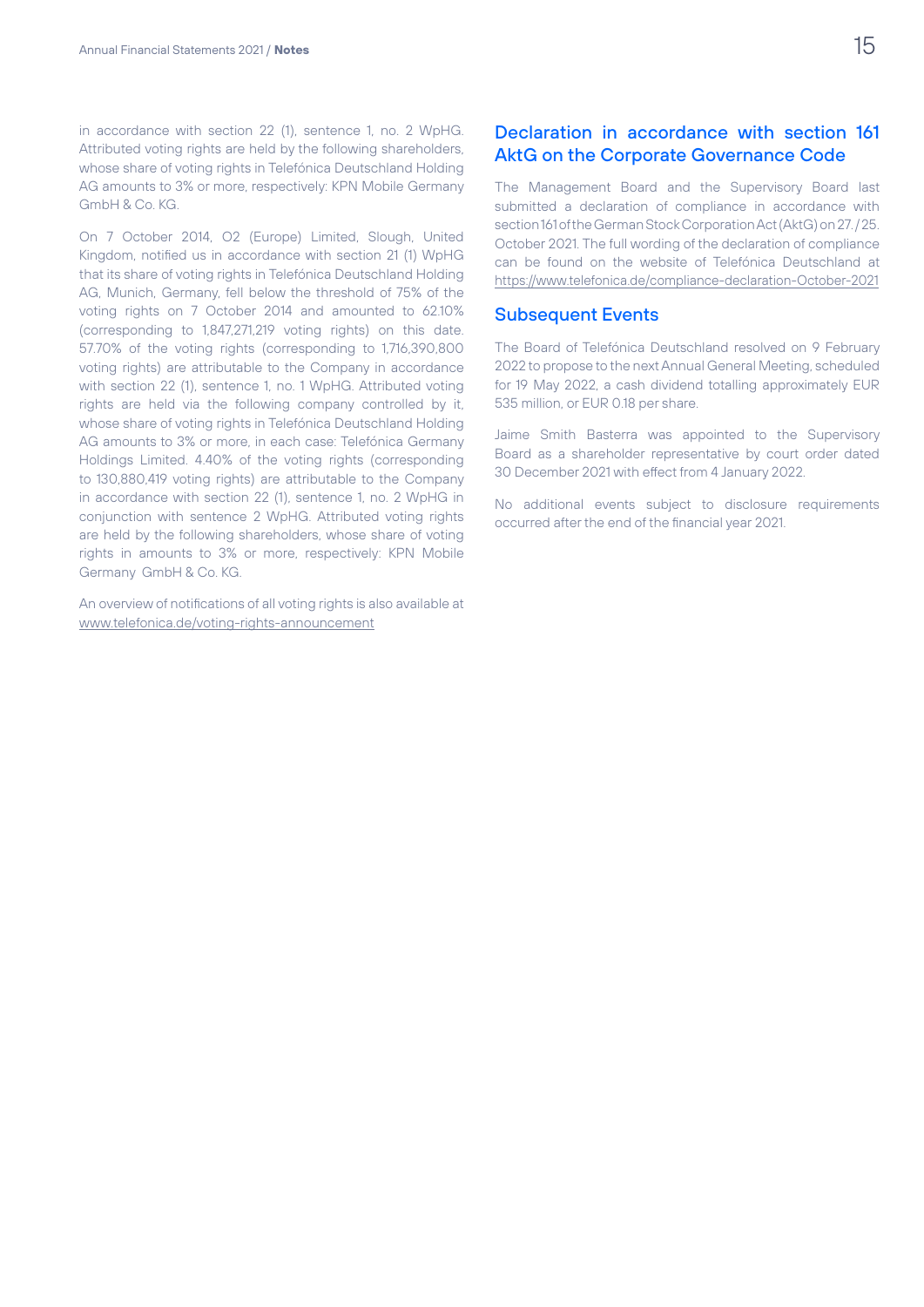Munich, 17 February 2022

Telefónica Deutschland Holding AG

- The Management Board -

reles

Markus Haas

Valentina Daiber

 $\int \int \psi$ 

Wolfgang Metze

6 Juilt Mallik Rao

M. Vulls

Markus Rolle

Nuele frant

 $A'$ ising

Alfons Lösing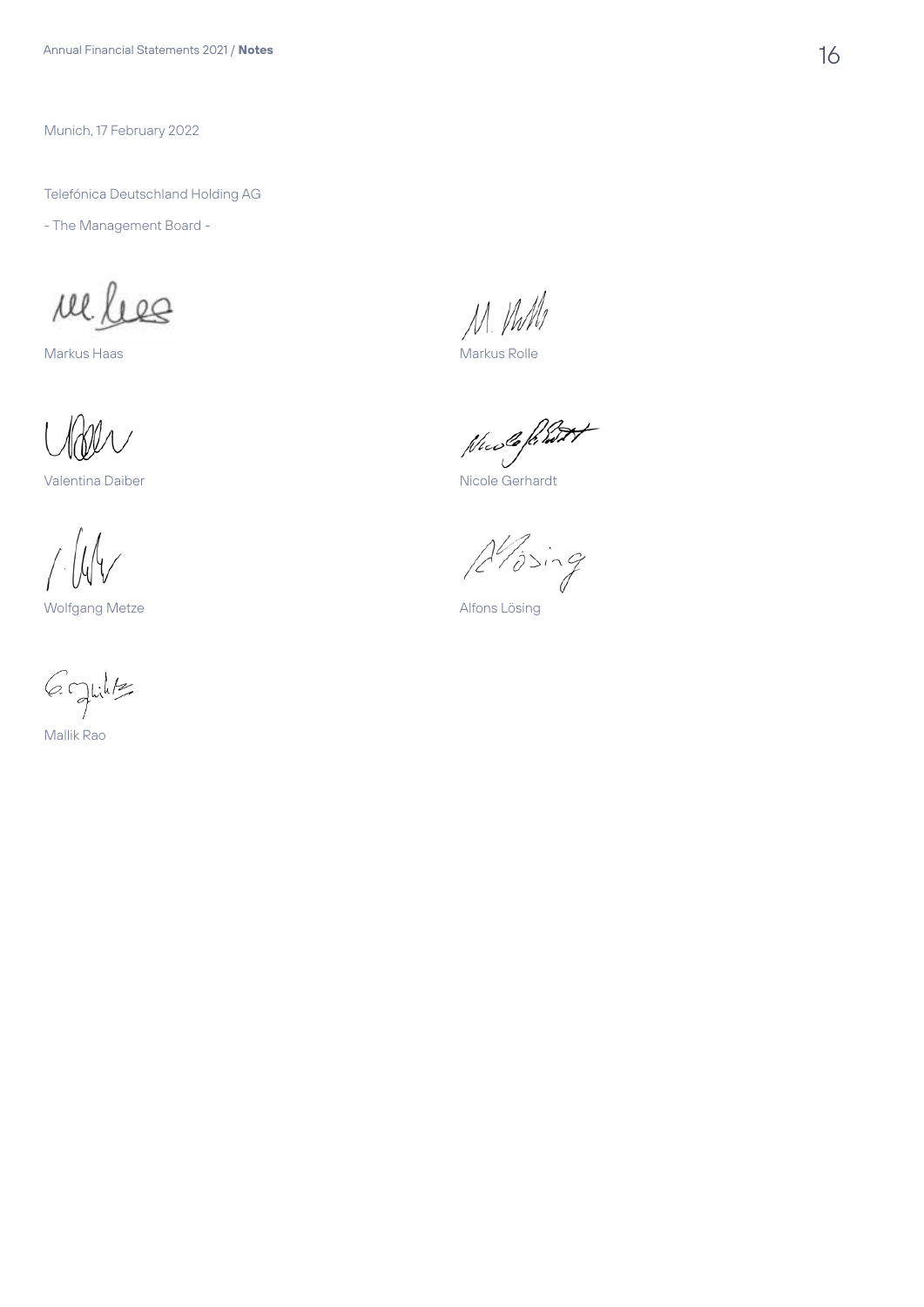# **Telefónica Deutschland Holding AG Declaration of the Legal Representatives**

To the best of our knowledge, and in accordance with the applicable reporting principles, the Annual Financial Statements give a true and fair view of the net assets, financial position and results from operation of the Company, and the Management Report of Telefónica Deutschland Holding AG, which is combined with the Group Management Report, includes a fair review of the

development and performance of the business and the position of the Company, together with a description of the material opportunities and risks associated with the expected development of the Company.

Munich, 17 February 2022

Telefónica Deutschland Holding AG

- The Management Board -

reles

Markus Haas

Valentina Daiber

Alising

Alfons Lösing

Graphilts

Mallik Rao

M. VhM

Markus Rolle

Nucle friend t

Wolfgang Metze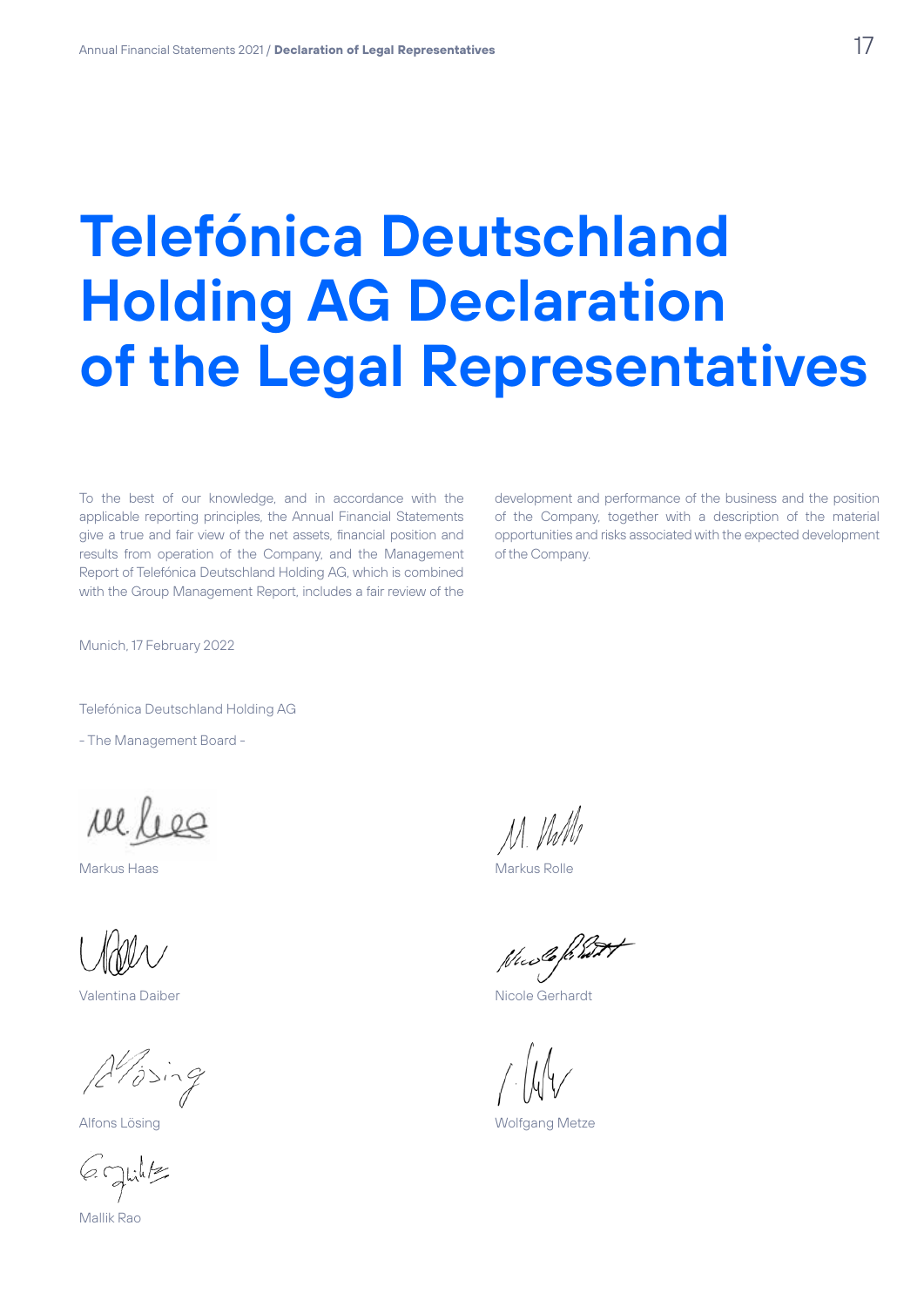#### **INDEPENDENT AUDITOR'S REPORT**

To Telefónica Deutschland Holding AG, Munich

## *REPORT ON THE AUDIT OF THE ANNUAL FINANCIAL STATEMENTS AND OF THE MANAGEMENT REPORT*

#### *Audit Opinions*

We have audited the annual financial statements of Telefónica Deutschland Holding AG, Munich, which comprise the balance sheet as at 31 December 2021, and the statement of profit and loss for the financial year from 1 January to 31 December 2021 and notes to the financial statements, including the presentation of the recognition and measurement policies. In addition, we have audited the management report of Telefónica Deutschland Holding AG, which is combined with the group management report, for the financial year from 1 January to 31 December 2021. In accordance with the German legal requirements, we have not audited the content of the statement on corporate governance pursuant to § [Article] 289f HGB [Handelsgesetzbuch: German Commercial Code] and § 315d HGB.

In our opinion, on the basis of the knowledge obtained in the audit,

- the accompanying annual financial statements comply, in all material respects, with the requirements of German commercial law and give a true and fair view of the assets, liabilities and financial position of the Company as at 31 December 2021 and of its financial performance for the financial year from 1 January to 31 December 2021 in compliance with German Legally Required Accounting Principles, and
- the accompanying management report as a whole provides an appropriate view of the Company's position. In all material respects, this management report is consistent with the annual financial statements, complies with German legal requirements and appropriately presents the opportunities and risks of future development. Our audit opinion on the management report does not cover the content of the statement on corporate governance referred to above.

Pursuant to § 322 Abs. [paragraph] 3 Satz [sentence] 1 HGB, we declare that our audit has not led to any reservations relating to the legal compliance of the annual financial statements and of the management report.

#### *Basis for the Audit Opinions*

We conducted our audit of the annual financial statements and of the management report in accordance with § 317 HGB and the EU Audit Regulation (No. 537/2014, referred to subsequently as "EU Audit Regulation") in compliance with German Generally Accepted Standards for Financial Statement Audits promulgated by the Institut der Wirtschaftsprüfer [Institute of Public Auditors in Germany] (IDW). Our responsibilities under those requirements and principles are further described in the "Auditor's Responsibilities for the Audit of the Annual Financial Statements and of the Management Report" section of our auditor's report. We are independent of the Company in accordance with the requirements of European law and German commercial and professional law, and we have fulfilled our other German professional responsibilities in accordance with these requirements. In addition, in accordance with Article 10 (2) point (f) of the EU Audit Regulation, we declare that we have not provided non-audit services prohibited under Article 5 (1) of the EU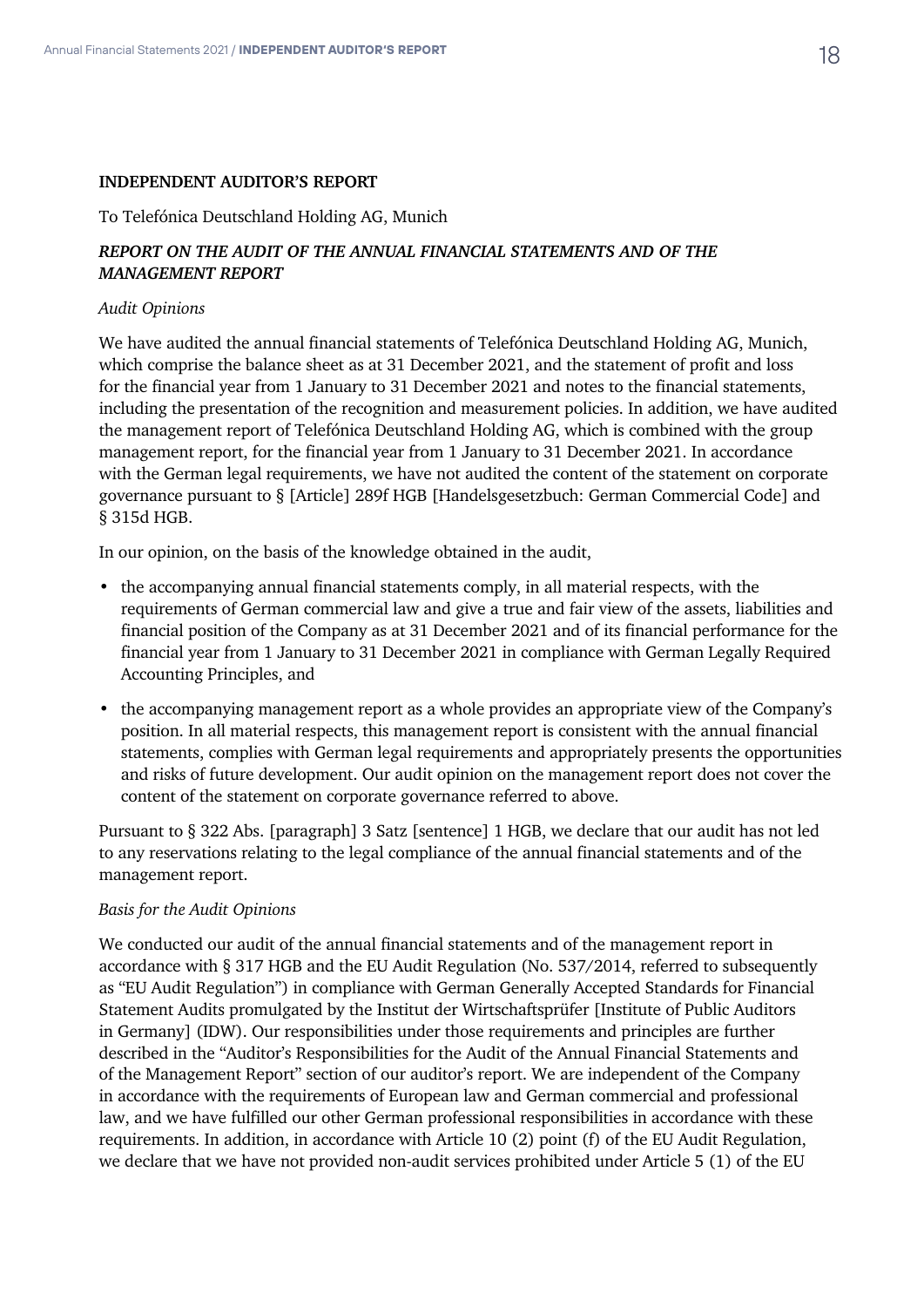Audit Regulation. We believe that the audit evidence we have obtained is sufficient and appropriate to provide a basis for our audit opinions on the annual financial statements and on the management report.

#### *Key Audit Matters in the Audit of the Annual Financial Statements*

Key audit matters are those matters that, in our professional judgment, were of most significance in our audit of the annual financial statements for the financial year from 1 January to 31 December 2021. These matters were addressed in the context of our audit of the annual financial statements as a whole, and in forming our audit opinion thereon; we do not provide a separate audit opinion on these matters.

In our view, the matter of most significance in our audit was as follows:

❶ Recoverability of the shareholding in Telefónica Germany GmbH & Co. OHG

Our presentation of this key audit matter has been structured as follows:

- ① Matter and issue
- ② Audit approach and findings
- ③ Reference to further information

Hereinafter we present the key audit matter:

# ❶ **Recoverability of the shareholding in Telefónica Germany GmbH & Co. OHG**

① In the Company's annual financial statements shares in affiliated companies amounting to € 7.5 billion (99 % of total assets) are reported under the "Financial assets" balance sheet item. The shares in affiliated companies principally comprise the shareholding in Telefónica Germany GmbH & Co. OHG, Munich which holds further shareholdings in turn. Shares in affiliated companies are measured in accordance with German commercial law at the lower of cost and fair value. The impairment test performed in relation to the value of the shares in Telefónica Germany GmbH & Co. OHG takes into account the operations of Telefónica Germany GmbH & Co. OHG as well as the fair values of its direct and indirect shareholdings, as these may have a significant influence on the fair value of the shares in Telefónica Germany GmbH & Co. OHG. In financial year 2021, the fair value of the significant shareholdings of Telefónica Germany GmbH & Co. OHG was calculated using a discounted cash flow model as the present value of the expected future cash flows resulting from the financial projections prepared. Expectations relating to future market developments and assumptions about the development of macroeconomic factors were also taken into account. The discount rate used was the individually determined cost of capital. With respect to Telefónica Deutschland Holding AG's other indirect and direct shareholdings, testing focused on whether there were indications that result in an impairment of the shareholding in Telefónica Germany GmbH & Co. OHG that could be expected to be permanent. Based on the values calculated and other documentation, there was no need to recognize impairment losses in the financial year. The result of the impairment test depends particularly on the assessments of the Company's executive directors regarding the future cash flows, growth rates, the discount rate used as well as the future development of the operations of Telefónica Germany GmbH & Co. OHG and its direct and indirect shareholdings. Due to the assessment relating to the numerous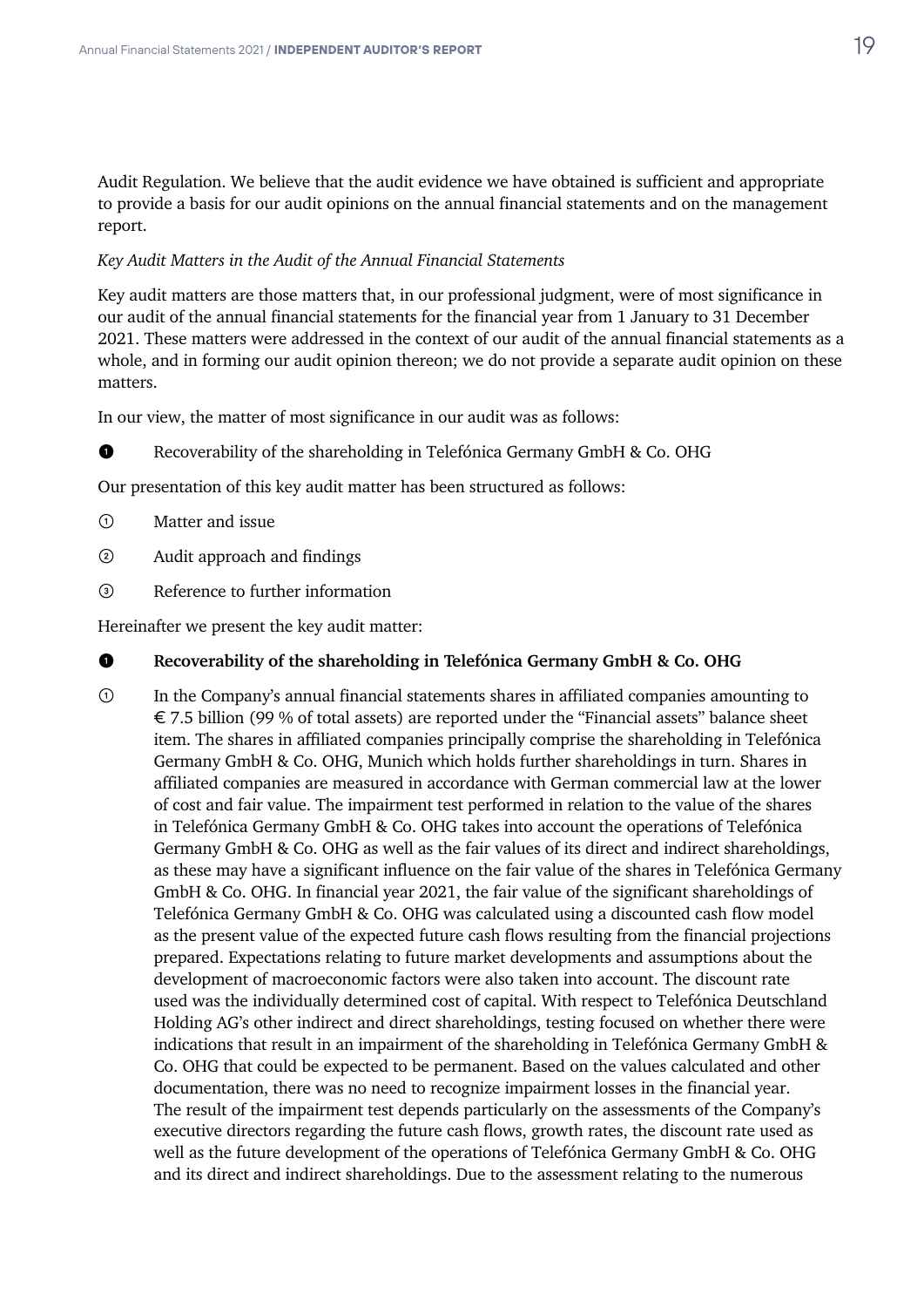valuation parameters, the impairment test is subject to considerable uncertainty. Against this background and in view of its material significance for the net assets and results of operations of the Company, this matter was of particular importance for our audit.

- ② As part of our audit, we evaluated the recoverability of the shareholding of Telefónica Deutschland Holding AG in Telefónica Germany GmbH & Co. OHG also under consideration of the recoverability of the significant shareholdings of Telefónica Germany GmbH & Co. OHG. In this context, we assessed the methodology employed for the purposes of the valuations, among other things. We assessed whether the fair value of this material shareholdings had been properly determined using a discounted cash flow model in compliance with the relevant measurement standards. We based our assessment, among other things, on a comparison with general and sector-specific market expectations as well as on the executive directors' detailed explanations regarding the key planning value drivers underlying the expected cash flows. In the knowledge that even relatively small changes in the discount rates applied and the growth rates can have a material impact on the values of the entities calculated in this way, we focused our testing in particular on the parameters used to determine the discount rates applied, and evaluated the measurement models. Furthermore, on the basis of financial information and other documentation we evaluated the executive directors' conclusion that there were no indications that the shareholding in Telefónica Germany GmbH & Co. OHG was impaired, also taking into account the market capitalization of Telefónica Deutschland Holding AG for this purpose. In this context, we assessed the expected future income from the operating business activities in the light of the business plan of Telefónica Germany GmbH & Co. OHG prepared by the executive directors. For this purpose, we assessed the appropriateness of the assumptions and expectations underlying the business plan, including with respect to the further implementation of planned measures and the anticipated growth rate, and considered whether the business plan was drawn up properly on this basis. In our view, the assumptions and expectations underlying the executive directors' impairment testing of the shareholding in Telefónica Germany GmbH & Co. OHG have been properly derived and are within reasonable ranges.
- ③ The Company's disclosures relating to the shareholdings are contained in the "Notes to the balance sheet / Financial assets" section of the notes to the financial statements.

### *Other Information*

The executive directors are responsible for the other information. The other information comprises the statement on corporate governance pursuant to § 289f HGB and § 315d HGB as an unaudited part of the management report.

The other information comprises further the separate non-financial report pursuant to  $\S$  289b Abs. 3 HGB and § 315b Abs. 3 HGB.

Our audit opinions on the annual financial statements and on the management report do not cover the other information, and consequently we do not express an audit opinion or any other form of assurance conclusion thereon.

In connection with our audit, our responsibility is to read the other information mentioned above and, in so doing, to consider whether the other information

- is materially inconsistent with the annual financial statements, with the management report disclosures audited in terms of content or with our knowledge obtained in the audit, or
- otherwise appears to be materially misstated.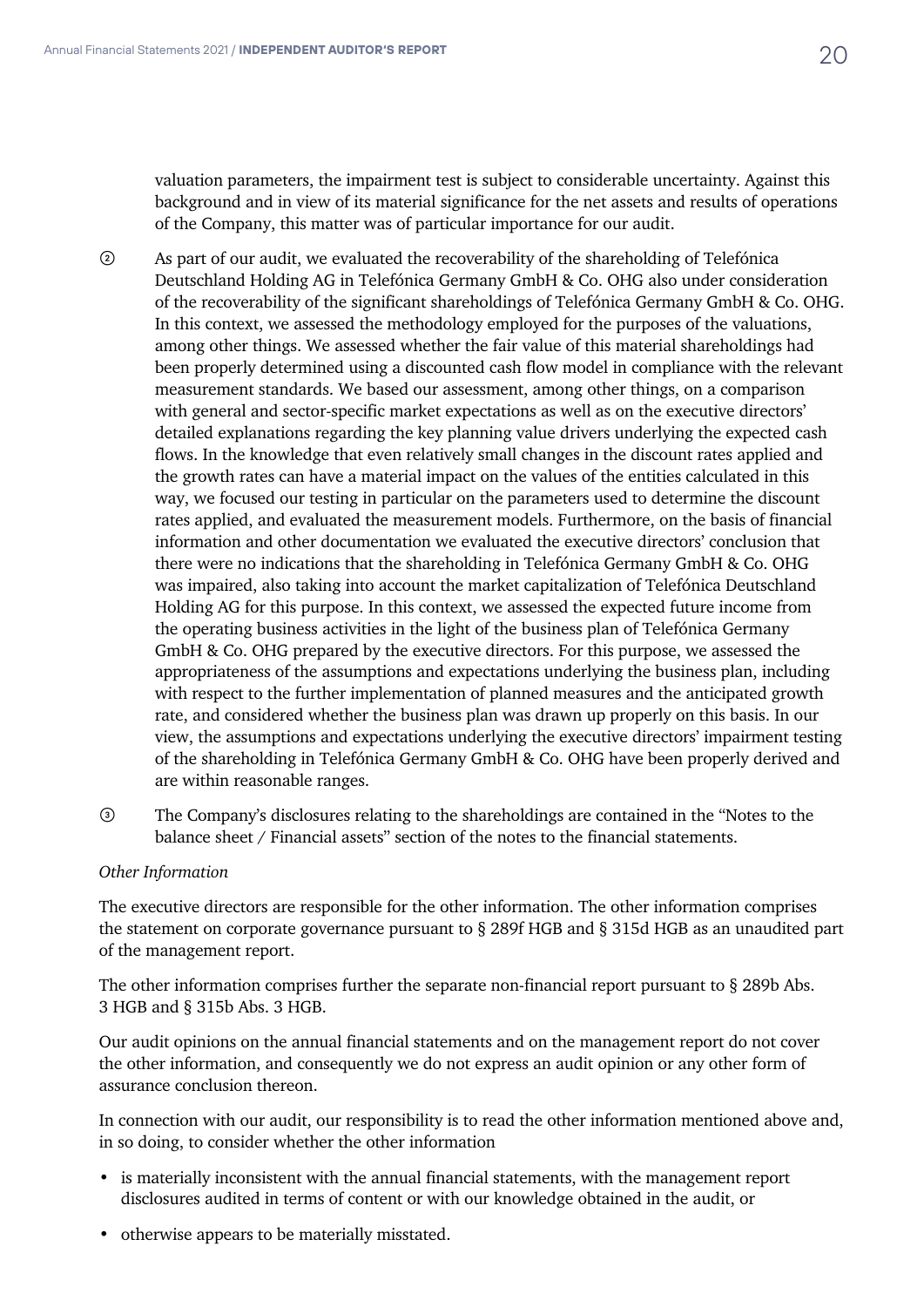# *Responsibilities of the Executive Directors and the Supervisory Board for the Annual Financial Statements and the Management Report*

The executive directors are responsible for the preparation of the annual financial statements that comply, in all material respects, with the requirements of German commercial law, and that the annual financial statements give a true and fair view of the assets, liabilities, financial position and financial performance of the Company in compliance with German Legally Required Accounting Principles. In addition, the executive directors are responsible for such internal control as they, in accordance with German Legally Required Accounting Principles, have determined necessary to enable the preparation of annual financial statements that are free from material misstatement, whether due to fraud or error.

In preparing the annual financial statements, the executive directors are responsible for assessing the Company's ability to continue as a going concern. They also have the responsibility for disclosing, as applicable, matters related to going concern. In addition, they are responsible for financial reporting based on the going concern basis of accounting, provided no actual or legal circumstances conflict therewith.

Furthermore, the executive directors are responsible for the preparation of the management report that as a whole provides an appropriate view of the Company's position and is, in all material respects, consistent with the annual financial statements, complies with German legal requirements, and appropriately presents the opportunities and risks of future development. In addition, the executive directors are responsible for such arrangements and measures (systems) as they have considered necessary to enable the preparation of a management report that is in accordance with the applicable German legal requirements, and to be able to provide sufficient appropriate evidence for the assertions in the management report.

The supervisory board is responsible for overseeing the Company's financial reporting process for the preparation of the annual financial statements and of the management report.

#### *Auditor's Responsibilities for the Audit of the Annual Financial Statements and of the Management Report*

Our objectives are to obtain reasonable assurance about whether the annual financial statements as a whole are free from material misstatement, whether due to fraud or error, and whether the management report as a whole provides an appropriate view of the Company's position and, in all material respects, is consistent with the annual financial statements and the knowledge obtained in the audit, complies with the German legal requirements and appropriately presents the opportunities and risks of future development, as well as to issue an auditor's report that includes our audit opinions on the annual financial statements and on the management report.

Reasonable assurance is a high level of assurance, but is not a guarantee that an audit conducted in accordance with § 317 HGB and the EU Audit Regulation and in compliance with German Generally Accepted Standards for Financial Statement Audits promulgated by the Institut der Wirtschaftsprüfer (IDW) will always detect a material misstatement. Misstatements can arise from fraud or error and are considered material if, individually or in the aggregate, they could reasonably be expected to influence the economic decisions of users taken on the basis of these annual financial statements and this management report.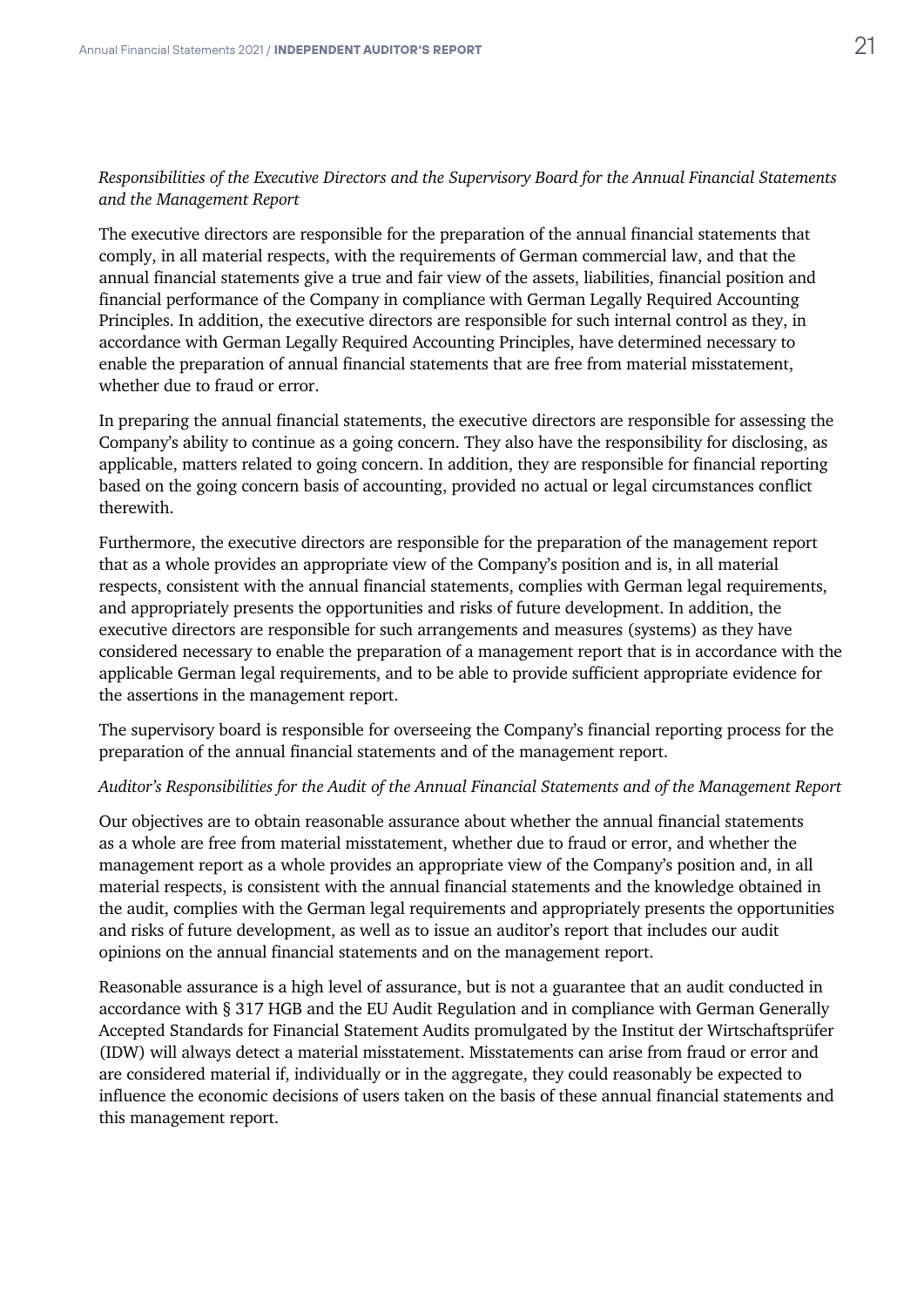We exercise professional judgment and maintain professional skepticism throughout the audit. We also:

- Identify and assess the risks of material misstatement of the annual financial statements and of the management report, whether due to fraud or error, design and perform audit procedures responsive to those risks, and obtain audit evidence that is sufficient and appropriate to provide a basis for our audit opinions. The risk of not detecting a material misstatement resulting from fraud is higher than for one resulting from error, as fraud may involve collusion, forgery, intentional omissions, misrepresentations, or the override of internal controls.
- Obtain an understanding of internal control relevant to the audit of the annual financial statements and of arrangements and measures (systems) relevant to the audit of the management report in order to design audit procedures that are appropriate in the circumstances, but not for the purpose of expressing an audit opinion on the effectiveness of these systems of the Company.
- Evaluate the appropriateness of accounting policies used by the executive directors and the reasonableness of estimates made by the executive directors and related disclosures.
- Conclude on the appropriateness of the executive directors' use of the going concern basis of accounting and, based on the audit evidence obtained, whether a material uncertainty exists related to events or conditions that may cast significant doubt on the Company's ability to continue as a going concern. If we conclude that a material uncertainty exists, we are required to draw attention in the auditor's report to the related disclosures in the annual financial statements and in the management report or, if such disclosures are inadequate, to modify our respective audit opinions. Our conclusions are based on the audit evidence obtained up to the date of our auditor's report. However, future events or conditions may cause the Company to cease to be able to continue as a going concern.
- Evaluate the overall presentation, structure and content of the annual financial statements, including the disclosures, and whether the annual financial statements present the underlying transactions and events in a manner that the annual financial statements give a true and fair view of the assets, liabilities, financial position and financial performance of the Company in compliance with German Legally Required Accounting Principles.
- Evaluate the consistency of the management report with the annual financial statements, its conformity with German law, and the view of the Company's position it provides.
- Perform audit procedures on the prospective information presented by the executive directors in the management report. On the basis of sufficient appropriate audit evidence we evaluate, in particular, the significant assumptions used by the executive directors as a basis for the prospective information, and evaluate the proper derivation of the prospective information from these assumptions. We do not express a separate audit opinion on the prospective information and on the assumptions used as a basis. There is a substantial unavoidable risk that future events will differ materially from the prospective information.

We communicate with those charged with governance regarding, among other matters, the planned scope and timing of the audit and significant audit findings, including any significant deficiencies in internal control that we identify during our audit.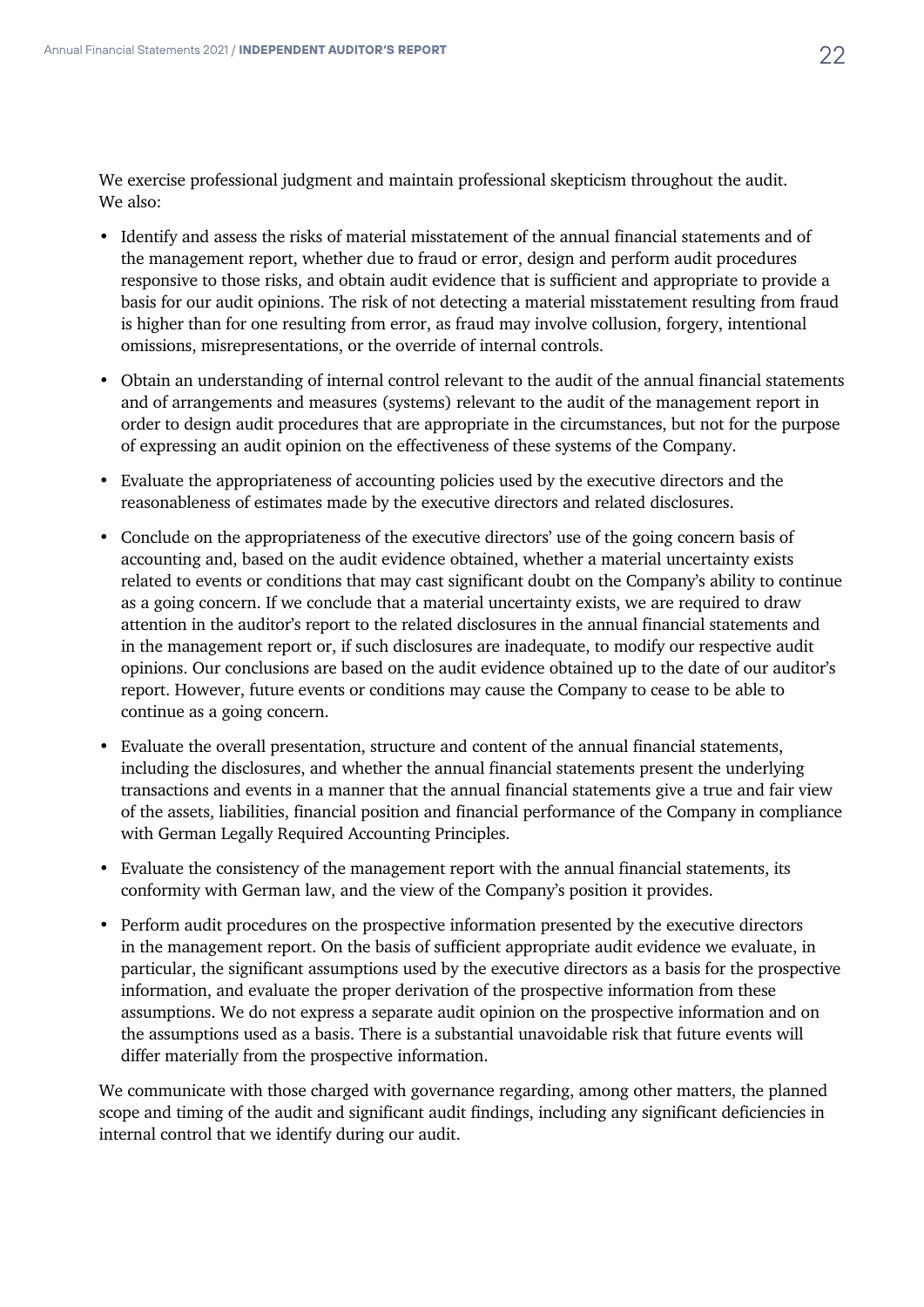We also provide those charged with governance with a statement that we have complied with the relevant independence requirements, and communicate with them all relationships and other matters that may reasonably be thought to bear on our independence, and where applicable, the related safeguards.

From the matters communicated with those charged with governance, we determine those matters that were of most significance in the audit of the annual financial statements of the current period and are therefore the key audit matters. We describe these matters in our auditor's report unless law or regulation precludes public disclosure about the matter.

#### *OTHER LEGAL AND REGULATORY REQUIREMENTS*

# *Report on the Assurance on the Electronic Rendering of the Annual Financial Statements and the Management Report Prepared for Publication Purposes in Accordance with § 317 Abs. 3a HGB*

#### *Assurance Opinion*

We have performed assurance work in accordance with  $\S 317$  Abs. 3a HGB to obtain reasonable assurance as to whether the rendering of the annual financial statements and the management report (hereinafter the "ESEF documents") contained in the electronic file Telefonica Deutschland Holding AG JAP+LB ESEF-2021-12-31.zip and prepared for publication purposes complies in all material respects with the requirements of § 328 Abs. 1 HGB for the electronic reporting format ("ESEF format"). In accordance with German legal requirements, this assurance work extends only to the conversion of the information contained in the annual financial statements and the management report into the ESEF format and therefore relates neither to the information contained within these renderings nor to any other information contained in the electronic file identified above.

In our opinion, the rendering of the annual financial statements and the management report contained in the electronic file identified above and prepared for publication purposes complies in all material respects with the requirements of § 328 Abs. 1 HGB for the electronic reporting format. Beyond this assurance opinion and our audit opinion on the accompanying annual financial statements and the accompanying management report for the financial year from 1 January to 31 December 2021 contained in the "Report on the Audit of the Annual Financial Statements and on the Management Report" above, we do not express any assurance opinion on the information contained within these renderings or on the other information contained in the electronic file identified above.

#### *Basis for the Assurance Opinion*

We conducted our assurance work on the rendering of the annual financial statements and the management report contained in the electronic file identified above in accordance with § 317 Abs. 3a HGB and the IDW Assurance Standard: Assurance Work on the Electronic Rendering, of Financial Statements and Management Reports, Prepared for Publication Purposes in Accordance with § 317 Abs. 3a HGB (IDW AsS 410 (10.2021)) and the International Standard on Assurance Engagements 3000 (Revised). Our responsibility in accordance therewith is further described in the "Auditor's Responsibilities for the Assurance Work on the ESEF Documents" section. Our audit firm applies the IDW Standard on Quality Management 1: Requirements for Quality Management in the Audit Firm (IDW QS 1).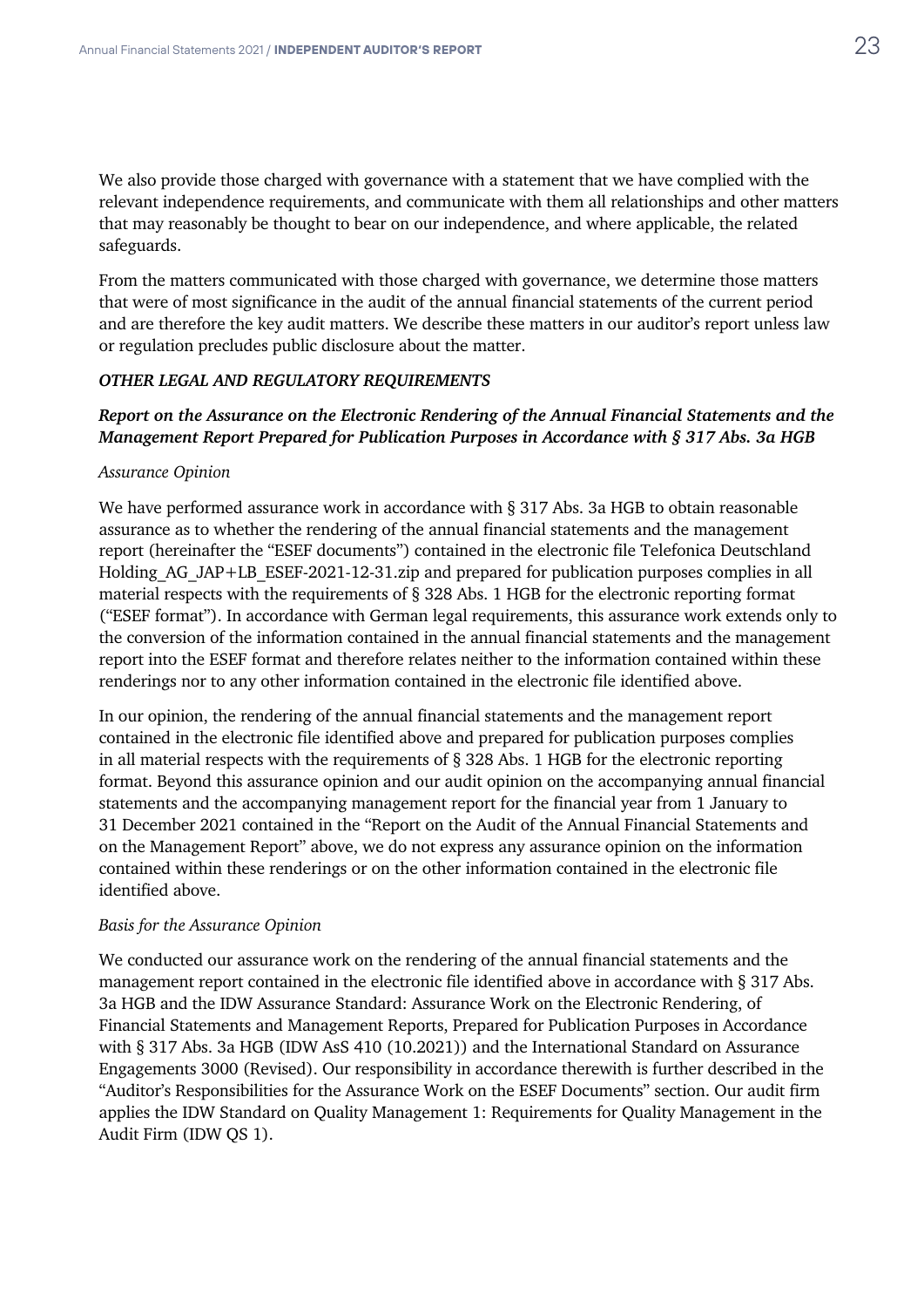### *Responsibilities of the Executive Directors and the Supervisory Board for the ESEF Documents*

The executive directors of the Company are responsible for the preparation of the ESEF documents including the electronic renderings of the annual financial statements and the management report in accordance with § 328 Abs. 1 Satz 4 Nr. [number] 1 HGB.

In addition, the executive directors of the Company are responsible for such internal control as they have considered necessary to enable the preparation of ESEF documents that are free from material non-compliance with the requirements of § 328 Abs. 1 HGB for the electronic reporting format, whether due to fraud or error.

The supervisory board is responsible for overseeing the process for preparing the ESEF-documents as part of the financial reporting process.

### *Auditor's Responsibilities for the Assurance Work on the ESEF Documents*

Our objective is to obtain reasonable assurance about whether the ESEF documents are free from material non-compliance with the requirements of § 328 Abs. 1 HGB, whether due to fraud or error. We exercise professional judgment and maintain professional skepticism throughout the assurance work. We also:

- Identify and assess the risks of material non-compliance with the requirements of § 328 Abs. 1 HGB, whether due to fraud or error, design and perform assurance procedures responsive to those risks, and obtain assurance evidence that is sufficient and appropriate to provide a basis for our assurance opinion.
- Obtain an understanding of internal control relevant to the assurance work on the ESEF documents in order to design assurance procedures that are appropriate in the circumstances, but not for the purpose of expressing an assurance opinion on the effectiveness of these controls.
- Evaluate the technical validity of the ESEF documents, i.e., whether the electronic file containing the ESEF documents meets the requirements of the Delegated Regulation (EU) 2019/815 in the version in force at the date of the annual financial statements on the technical specification for this electronic file.
- Evaluate whether the ESEF documents provide an XHTML rendering with content equivalent to the audited annual financial statements and to the audited management report.

# *Further Information pursuant to Article 10 of the EU Audit Regulation*

We were elected as auditor by the annual general meeting on 20 May 2021. We were engaged by the supervisory board on 25 October 2021. We have been the auditor of the Telefónica Deutschland Holding AG, Munich, without interruption since the financial year 2017.

We declare that the audit opinions expressed in this auditor's report are consistent with the additional report to the audit committee pursuant to Article 11 of the EU Audit Regulation (long-form audit report).

# *REFERENCE TO AN OTHER MATTER– USE OF THE AUDITOR'S REPORT*

Our auditor's report must always be read together with the audited annual financial statements and the audited management report as well as the assured ESEF documents. The annual financial statements and the management report converted to the ESEF format – including the versions to be published in the Federal Gazette – are merely electronic renderings of the audited annual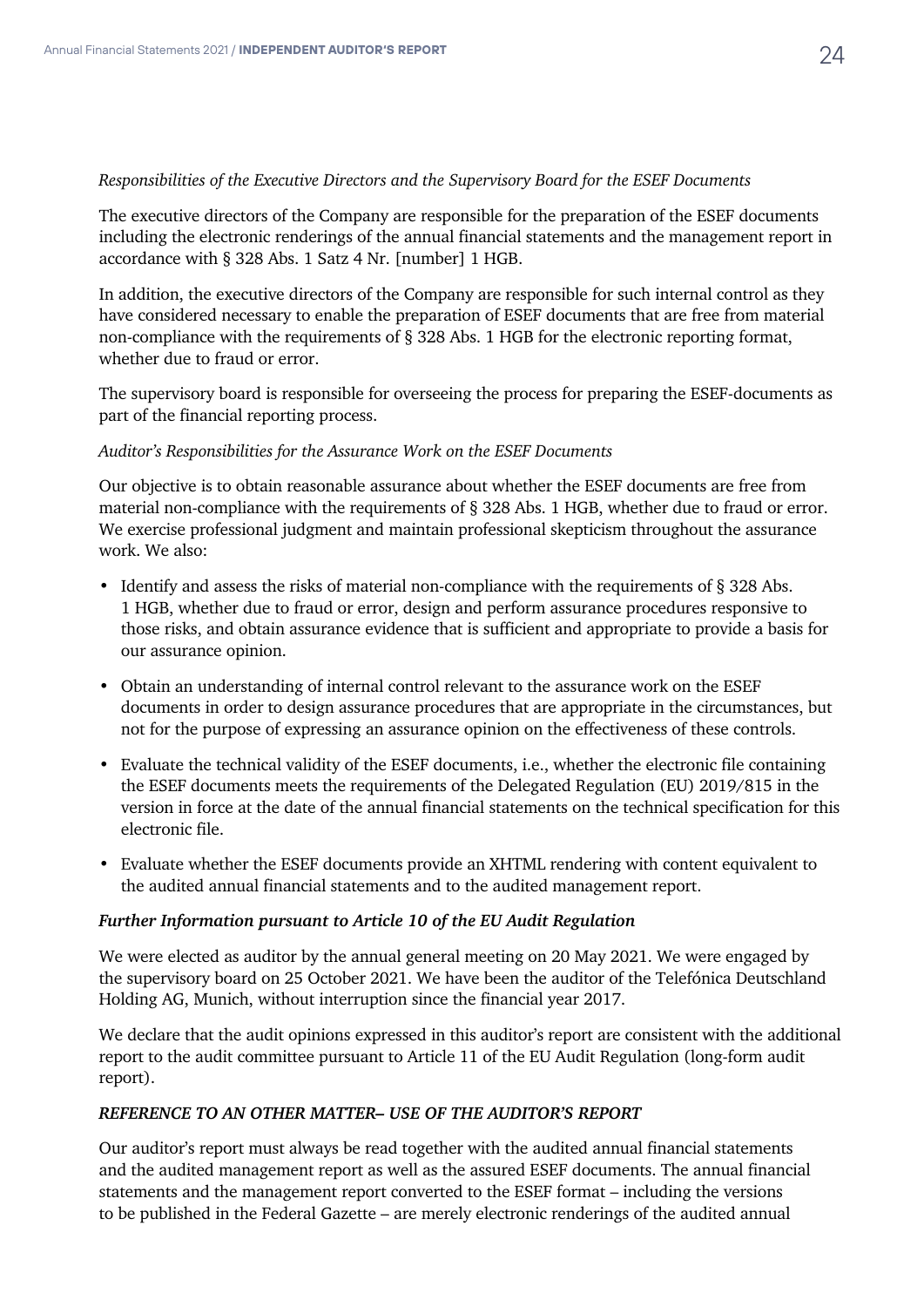financial statements and the audited management report and do not take their place. In particular, the "Report on the Assurance on the Electronic Rendering of the Annual Financial Statements and the Management Report Prepared for Publication Purposes in Accordance with § 317 Abs. 3a HGB" and our assurance opinion contained therein are to be used solely together with the assured ESEF documents made available in electronic form.

#### *GERMAN PUBLIC AUDITOR RESPONSIBLE FOR THE ENGAGEMENT*

The German Public Auditor responsible for the engagement is Stefano Mulas.

Munich, February 17, 2022

PricewaterhouseCoopers GmbH Wirtschaftsprüfungsgesellschaft

Wirtschaftsprüfer Wirtschaftsprüferin (German Public Auditor) (German Public Auditor)

(sgd. Stefano Mulas) (sgd. ppa. Birgit Wicke)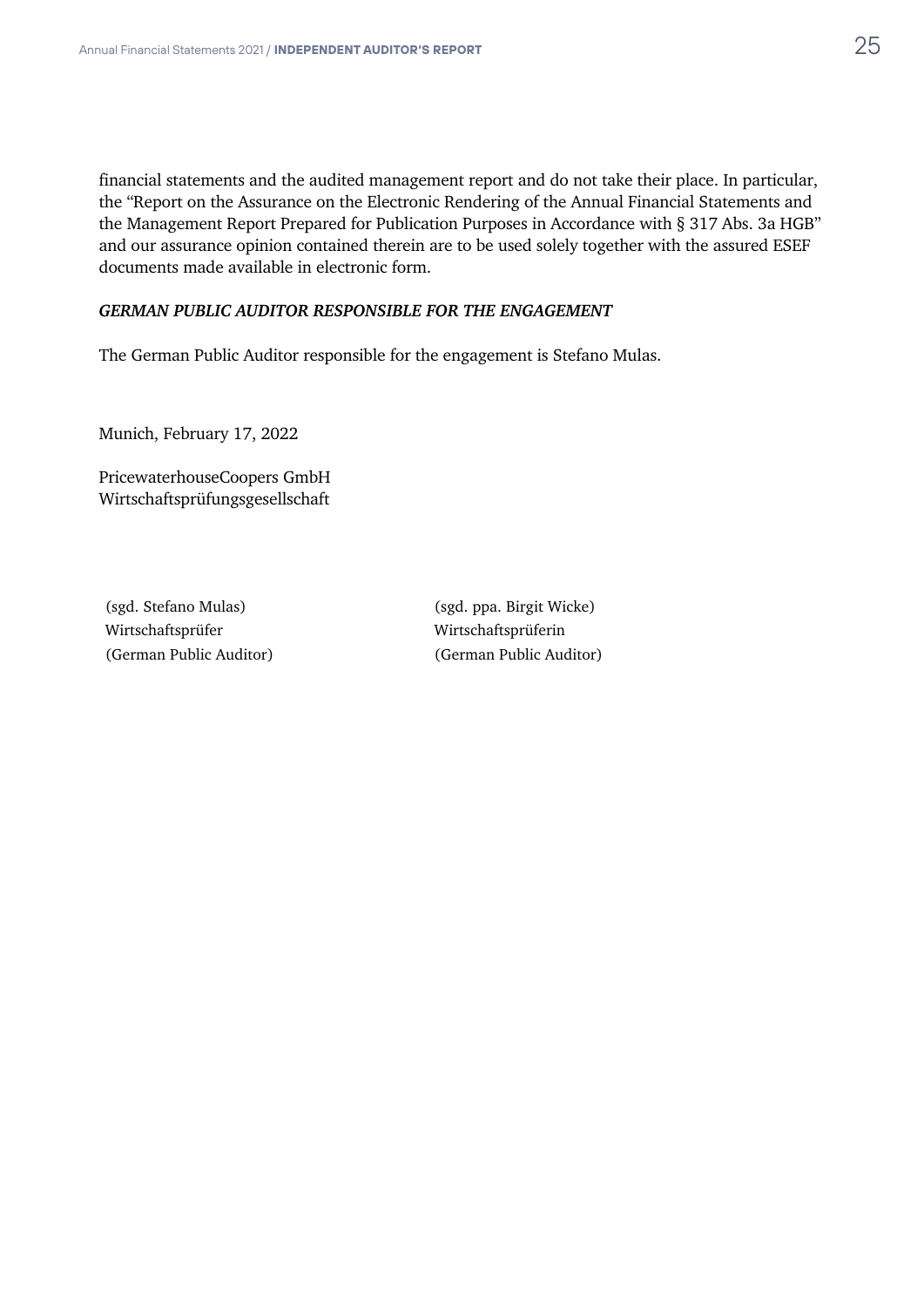# **Glossary**

The glossary also contains abbreviations as used in the Group Management Report.

| <b>ADA</b>                | <b>Advanced Data Analytics</b>                                                                                                                                          |
|---------------------------|-------------------------------------------------------------------------------------------------------------------------------------------------------------------------|
| <b>AktG</b>               | Aktiengesetz (German Stock Corporation Act)                                                                                                                             |
| <b>ARPU</b>               | Average Revenue per User                                                                                                                                                |
| Art.                      | Article                                                                                                                                                                 |
| <b>Augmented Reality:</b> | Computer-aided augmentation of reality                                                                                                                                  |
| <b>GDP</b>                | Gross domestic product                                                                                                                                                  |
| <b>Bitkom</b>             | German Federal Association for Information Technology, Telecommunications and New Media, Berlin                                                                         |
| <b>BMWi</b>               | German Federal Ministry for Economic Affairs and Energy                                                                                                                 |
| <b>BNetzA</b>             | Bundesnetzagentur (German federal network agency)                                                                                                                       |
| <b>BOLO</b>               | Contribution-based benefit regulations of the Essen Association                                                                                                         |
| bp                        | <b>Basis points</b>                                                                                                                                                     |
| <b>Broadband</b>          | Refers to telecommunication in which a wide band of frequencies is available to transmit information                                                                    |
| <b>Brexit</b>             | British Exit - the act of the United Kingdom leaving the European Union                                                                                                 |
| <b>CAP</b>                | Capping limit                                                                                                                                                           |
| CapEx                     | Capital Expenditure: Investments in property, plant and equipment and intangible assets excluding investments in mobile frequency<br>licences and business combinations |
| <b>CapEx/Sales ratio</b>  | Investment ratio - reflects the percentage share of investments in revenues                                                                                             |
| <b>Carrier</b>            | Telecommunication network operator authorised by the German federal network agency                                                                                      |
| Churn                     | Loss of customers                                                                                                                                                       |
| <b>Cloud services</b>     | Dynamic infrastructures, software and platform services, which are available online                                                                                     |
| CSI                       | <b>Customer Satisfaction Index</b>                                                                                                                                      |
| <b>DAX</b>                | German Stock Index                                                                                                                                                      |
| <b>DBO</b>                | Defined Benefit Obligation                                                                                                                                              |
| <b>GCGC</b>               | German Corporate Governance Code                                                                                                                                        |
| <b>DRS</b>                | <b>German Accounting Standard</b>                                                                                                                                       |
| <b>DSL</b>                | Digital Subscriber Line: technology to transmit data in the local loop to private end-customers                                                                         |
| EIB                       | European Investment Bank                                                                                                                                                |
| EV                        | <b>Essen Association</b>                                                                                                                                                |
| EU                        | European Union                                                                                                                                                          |
| <b>Euribor</b>            | Euro Interbank Offered Rate                                                                                                                                             |
| <b>ExComm</b>             | <b>Executive Committee</b>                                                                                                                                              |
| <b>FCF</b>                | Free cash flow                                                                                                                                                          |
| <b>FDD</b>                | Frequency division duplex                                                                                                                                               |
| <b>FMS</b>                | Fixed-Mobile Substitution: replacing fixed network services with mobile telephony services                                                                              |
| <b>FTE</b>                | Full-time equivalent                                                                                                                                                    |
| <b>FTR</b>                | Fixed network termination rates                                                                                                                                         |
| <b>FttB</b>               | Fibre To The Building or Fibre To The Basement. In telecommunications FttB means that the fibre-optic cable is terminated in the<br>user's house (basement).            |
| <b>FttH</b>               | Fibre to the Home. In telecommunications FttH means that the fibre-optic cable is terminated right in the user's home or apartment.                                     |
| GB                        | Gigabyte                                                                                                                                                                |
| <b>GfK</b>                | Gesellschaft für Konsumforschung (consumer research association)                                                                                                        |
| GHz                       | Gigahertz                                                                                                                                                               |
| <b>Handset</b>            | Mobile phone                                                                                                                                                            |
| <b>HGB</b>                | Handelsgesetzbuch (German Commercial Code)                                                                                                                              |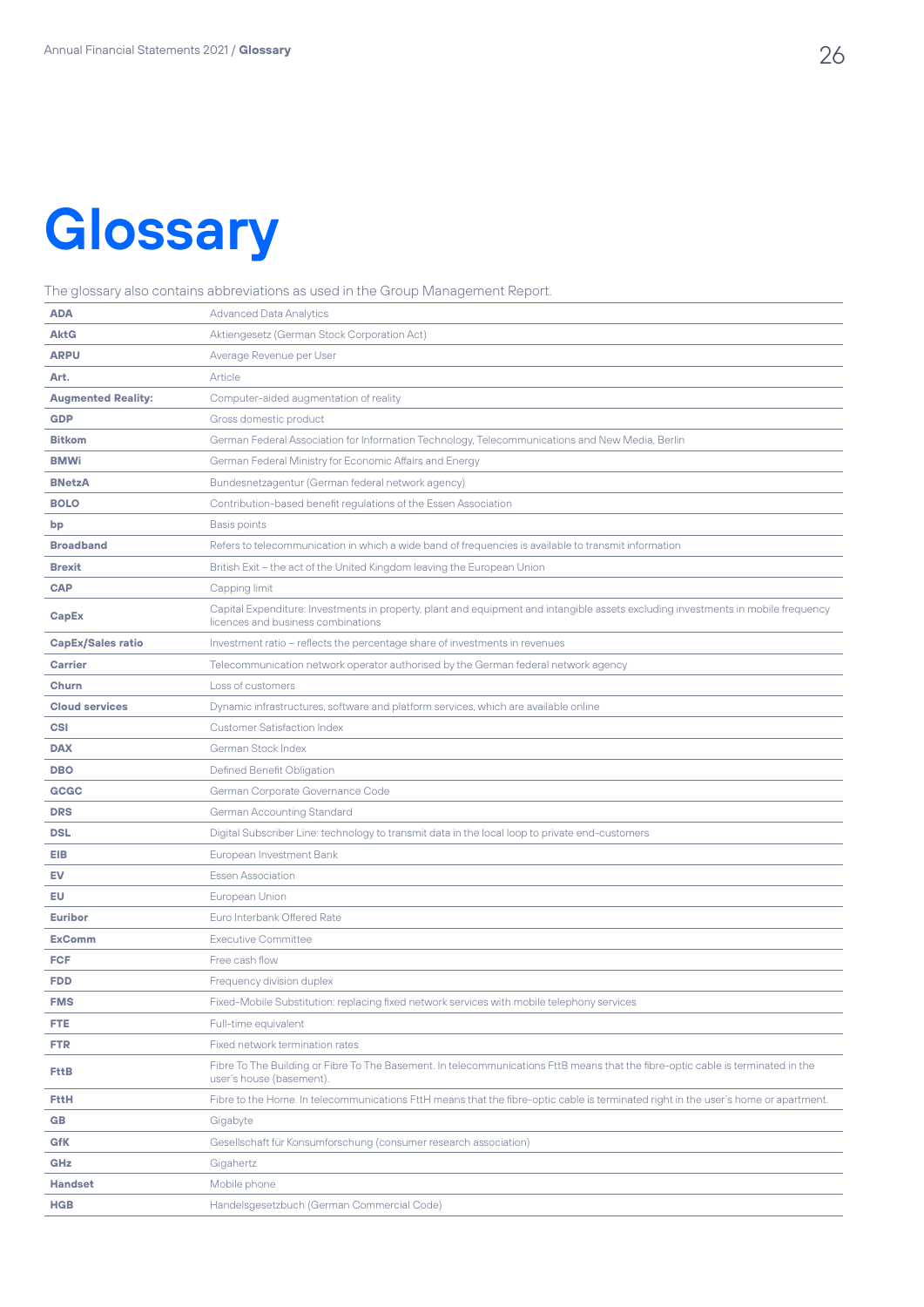| <b>IAS</b>                             | International Accounting Standards,                                                                                                                          |
|----------------------------------------|--------------------------------------------------------------------------------------------------------------------------------------------------------------|
| <b>IASB</b>                            | International Accounting Standards Board                                                                                                                     |
| <b>IDW</b>                             | Institut der Wirtschaftsprüfer in Deutschland e.V. (Institute of Auditors in Germany), Düsseldorf                                                            |
| <b>IFRS</b>                            | International Financial Reporting Standards                                                                                                                  |
| <b>ICS</b>                             | Internal control system                                                                                                                                      |
| <b>IoT</b>                             | Internet of Things                                                                                                                                           |
| <b>ISIN</b>                            | International Securities Identification Number                                                                                                               |
| IT.                                    | Information Technology                                                                                                                                       |
| <b>Joint Venture</b>                   | A joint agreement under which the parties having joint control have rights to the net assets of the agreement                                                |
| <b>SME</b>                             | Small- and medium-sized enterprises                                                                                                                          |
| <b>KPI</b>                             | Key Performance Indicator                                                                                                                                    |
| <b>KPN</b>                             | Koninklijke KPN N.V., The Hague, Netherlands                                                                                                                 |
| <b>LGD</b>                             | <b>Loss Given Default</b>                                                                                                                                    |
| <b>LTE</b>                             | Long Term Evolution: further development of the UMTS/HSPA mobile communications standard                                                                     |
| <b>M2M</b>                             | Machine-to-Machine communication: automatic exchange of information between machines                                                                         |
| <b>MBA</b>                             | <b>Mobile Bitstream Access</b>                                                                                                                               |
| <b>Mbit</b>                            | Megabit                                                                                                                                                      |
| <b>MHz</b>                             | Megahertz                                                                                                                                                    |
| ms                                     | Milliseconds                                                                                                                                                 |
| <b>MSR</b>                             | Mobile service revenue                                                                                                                                       |
| <b>MTR</b>                             | Mobile network termination rates                                                                                                                             |
| <b>MVNO</b>                            | Mobile Virtual Network Operator: Virtual network operator                                                                                                    |
| <b>Net Adds</b>                        | Net new customers: New customers for the period less those customers leaving are designated as net additional customers                                      |
| <b>NPS</b>                             | Net Promoter Score                                                                                                                                           |
| <b>02 (Europe) Limited</b>             | O2 (Europe) Limited, Slough, United Kingdom                                                                                                                  |
| O <sub>2</sub> My Handy                | Monthly payment model for mobile phones and other devices                                                                                                    |
| O <sub>2</sub> Free                    | The O <sub>2</sub> Free data plan allows customers to remain online with speeds of up to 1 Mbit/s even after they have used all of their high-<br>speed data |
| <b>OIBDA</b>                           | Operating Income before Depreciation and Amortisation                                                                                                        |
| <b>OpCF</b>                            | <b>Operating Cash Flow</b>                                                                                                                                   |
| OTT                                    | Over-the-top - IP-based and platform-independent services and application (WhatsApp, Facebook etc.)                                                          |
| <b>PIP</b>                             | Performance and Investment Plan                                                                                                                              |
| <b>Prepaid/Postpaid</b>                | In contrast to postpaid contracts, prepaid contracts purchase the credit balance in advance without a fixed contractual commitment                           |
| PSP                                    | Performance Share Plan                                                                                                                                       |
| <b>RCF</b>                             | <b>Revolving Credit Facility</b>                                                                                                                             |
| Roaming                                | Using a communication device or subscriber identity in a different network other than one's home network                                                     |
| <b>SIM</b>                             | Subscriber Identity Module: a chip card to insert into a mobile phone which identifies the user within the network                                           |
| <b>Smart watch</b>                     | A mobile device which consists of an electronic watch with additional computer functions, attached to a bracelet.                                            |
| <b>Smartphone</b>                      | Mobile phone with extensive computer and internet functionalities                                                                                            |
| <b>SMS</b>                             | <b>Short Message Service</b>                                                                                                                                 |
| SoHo                                   | Small office/Home office                                                                                                                                     |
| <b>SOX</b>                             | Sarbanes-Oxley Act: US law on improving the reliability of reporting                                                                                         |
| <b>Spectrum</b>                        | Frequency rights of use / Mobile communications licences                                                                                                     |
| <b>Tablet</b>                          | A wireless, portable personal computer with a touch screen                                                                                                   |
| TDD                                    | Time division duplex operation                                                                                                                               |
| <b>Telefónica Deutschland</b>          | Telefónica Deutschland Holding AG, Munich, Germany                                                                                                           |
| Telefónica, S.A.                       | Telefónica S.A., Madrid, Spain                                                                                                                               |
| <b>Telefónica Deutschland</b><br>Group | The companies included in the Consolidated Financial Statements of Telefónica Deutschland                                                                    |
| <b>TKG</b>                             | Telekommunikationsgesetz (Telecommunications Act)                                                                                                            |
| <b>Translation risk</b>                | The risk arising from the translation of accounting items at a later reporting date                                                                          |
| TSR                                    | Total shareholder return (return on shares)                                                                                                                  |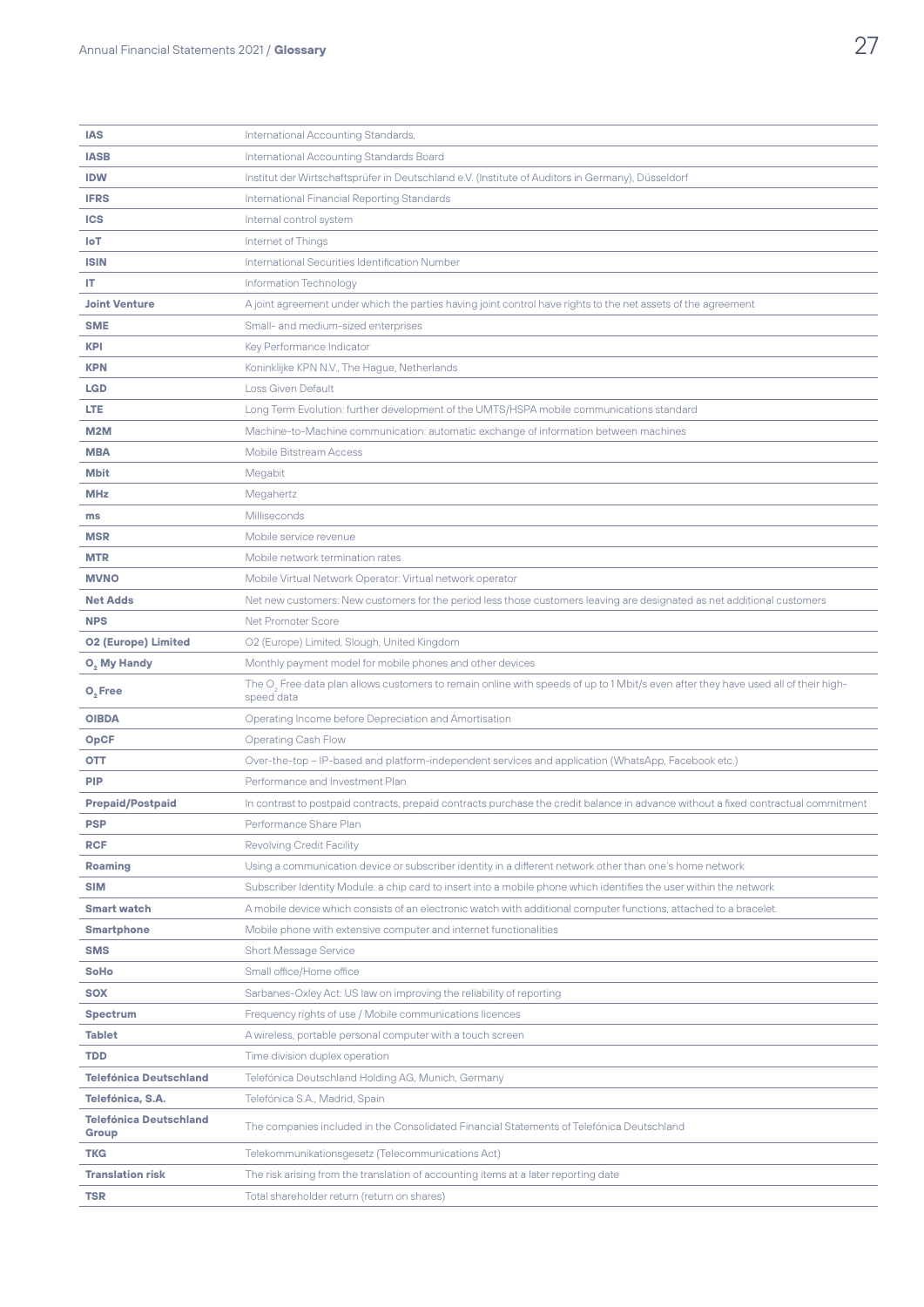| <b>ULL</b>             | Unbundled Local Loop: bridges the distance between the local exchange and the termination point on the customer's premises or in<br>their home so it is also known as the "last mile"                           |
|------------------------|-----------------------------------------------------------------------------------------------------------------------------------------------------------------------------------------------------------------|
| <b>UMTS</b>            | Universal Mobile Telecommunications Service: international mobile communications standard of the third generation which unites<br>mobile multimedia and telematics service under the frequency spectrum of 2GHz |
| <b>VATM</b>            | Association of Telecommunications and Value-Added Service Providers, Berlin                                                                                                                                     |
| <b>VDSL</b>            | Very High Data Rate Digital Subscriber Line (see DSL)                                                                                                                                                           |
| <b>Vectoring</b>       | Vectoring is a noise-cancelling technology that removes the electro-magnetic interference between lines, enabling higher bit rates.                                                                             |
| <b>Virtual reality</b> | Computer-generated representation of a world (in real time)                                                                                                                                                     |
| <b>VZBV</b>            | Federation of German Consumer Organisations, Berlin                                                                                                                                                             |
| <b>Wearables</b>       | Wearable computers or wearables are miniature electronic devices that are worn under, with, or on top of clothing                                                                                               |
| <b>Wholesale</b>       | Selling services to third parties who sell them to their own end customers either directly or after further processing                                                                                          |